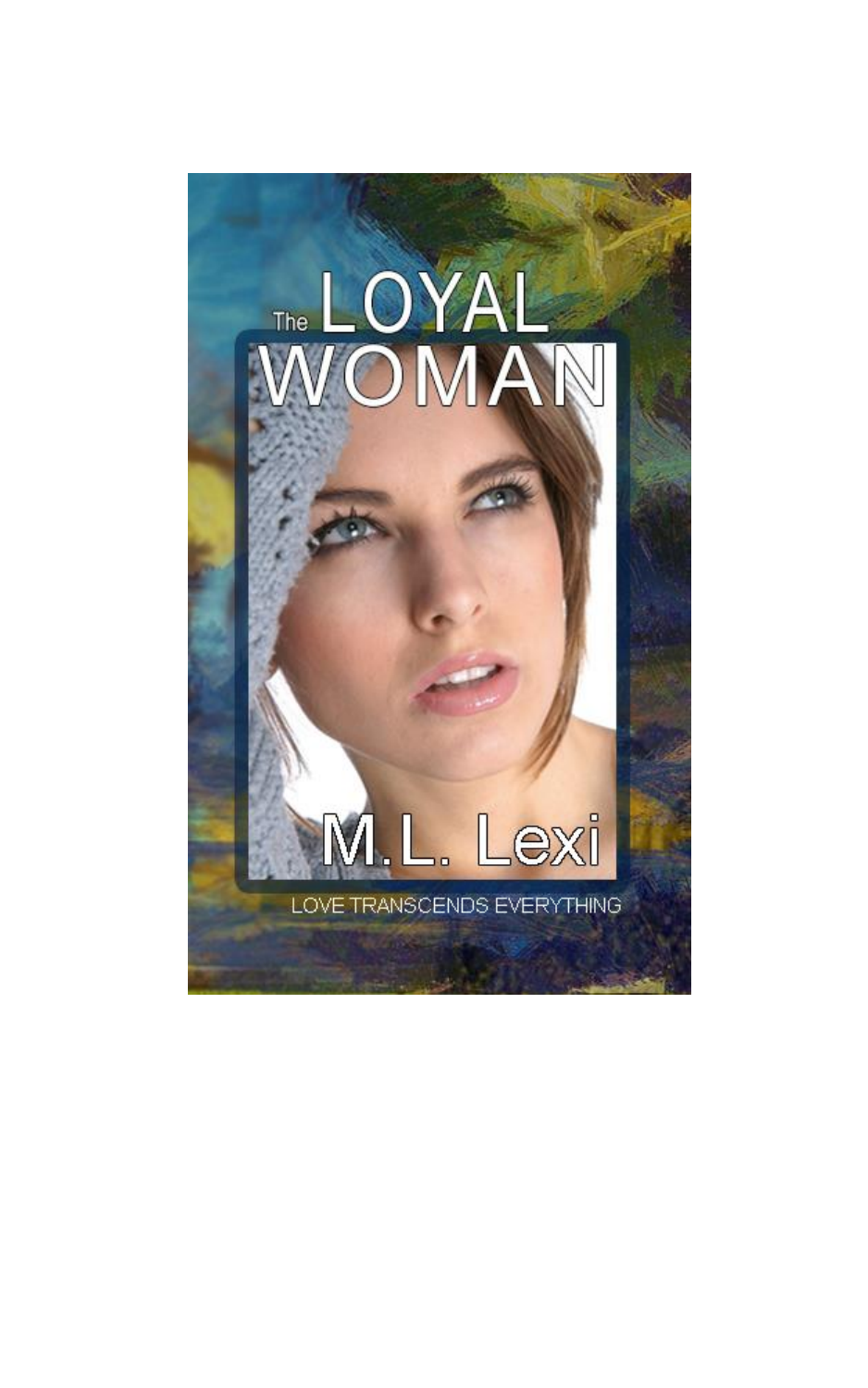# The Loyal Woman

M.L. Lexi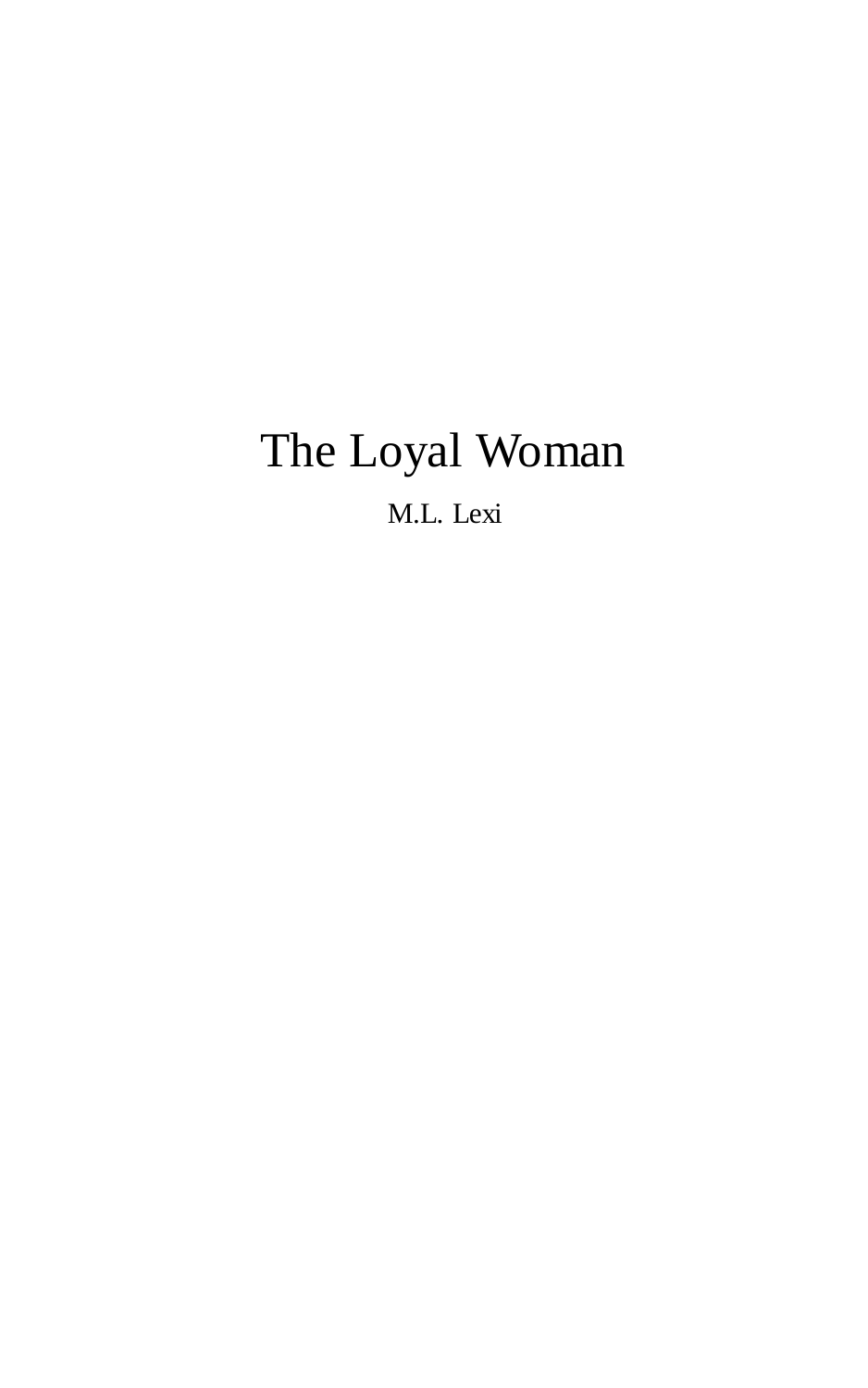#### Titles by M.L. Lexi

THE BLIND WOMAN THE DETERMINED WOMAN THE FORGIVING WOMAN THE GRIEVING WOMAN THE GUILTY WOMAN THE NOBLE WOMAN THE UNFAITHFUL WOMAN

### Coming Soon

THE COMPLETE WOMAN THE DECEITFUL WOMAN THE FEARLESS WOMAN THE INVINCIBLE WOMAN THE PERSEVERING WOMAN THE UNBREAKABLE WOMAN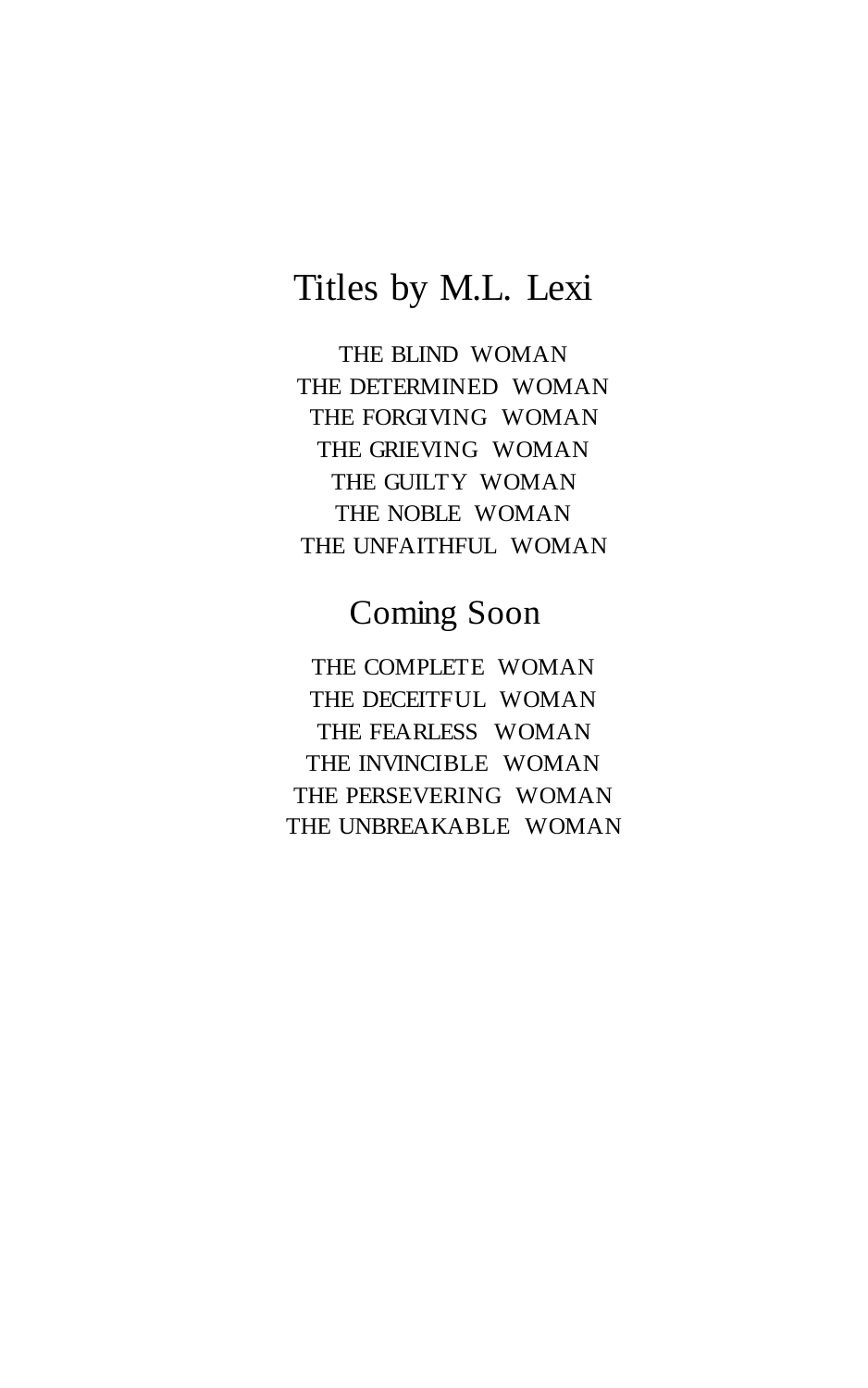"The Loyal Woman" eBook/Paperback Edition Published by M.L. Lexi

All rights reserved. No part of this book may be reproduced or transmitted in any form, or by any means, electronic or mechanical, including photocopying, recording, or by any information storage and retrieval system, without permission in writing from the copyright owner.

This is a work of fiction. Names, characters, places, and incidents either are the product of the author's imagination or are used fictitiously, and any resemblance to any actual persons, living or dead, events, or locales is entirely coincidental.

This eBook/paperback is licensed for your personal enjoyment only. This eBook/paperback may not be re-sold. If you would like to share this book with another person, please do. Thank you for respecting the hard work of this author.

Cover design by M.L. Lexi ISBN (eBook): 978-1-7771453-6-1 ISBN (Paperback): 978-1-7771453-7-8 The Loyal Woman Copyright © 2022 by M.L. Lexi All rights reserved. Visit our website at [www.mllexi.com](https://www.mllexi.com/) Visit our blog at [mllexi.blog](https://mllexi.blog/)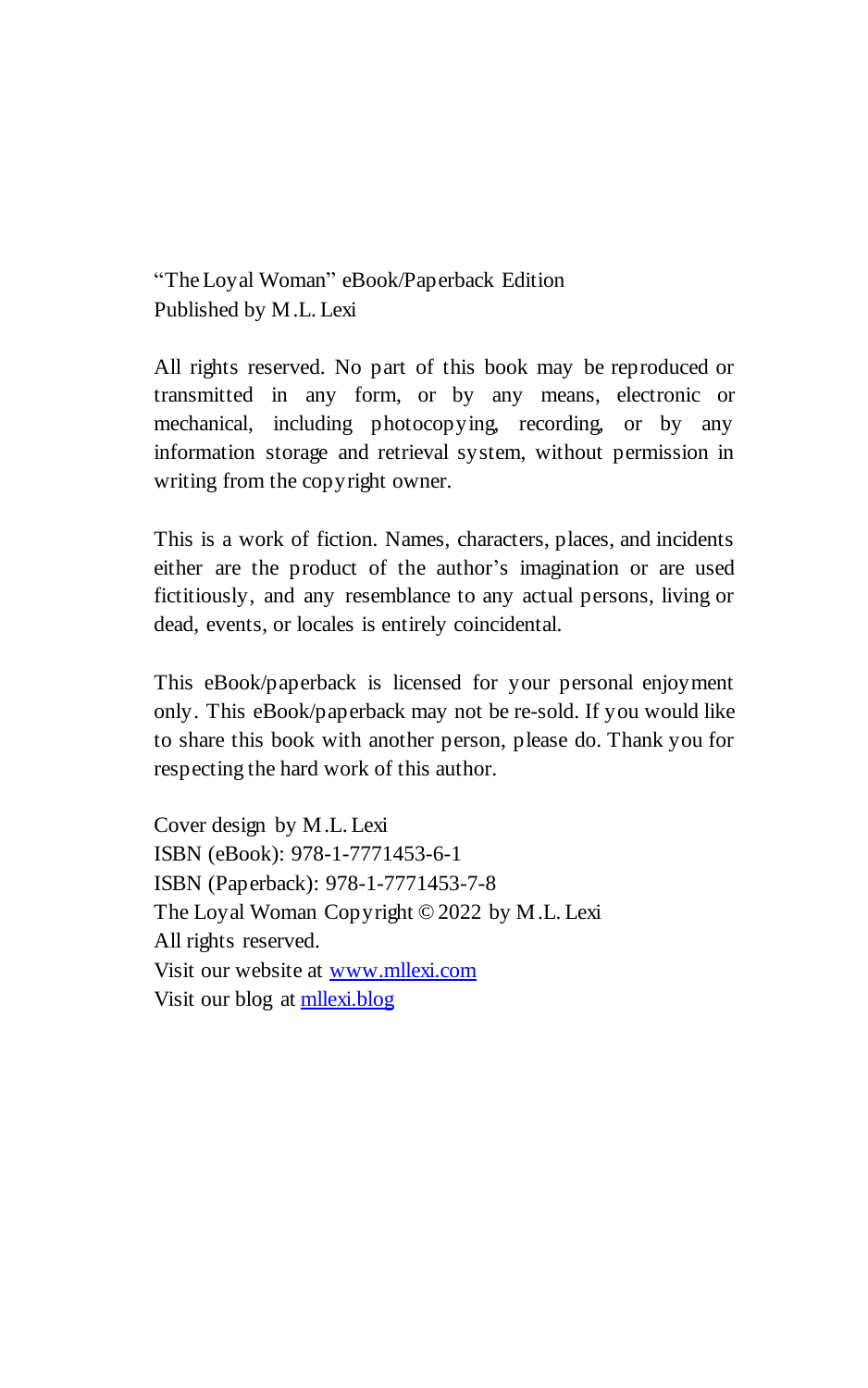For every lonely woman. You're not alone.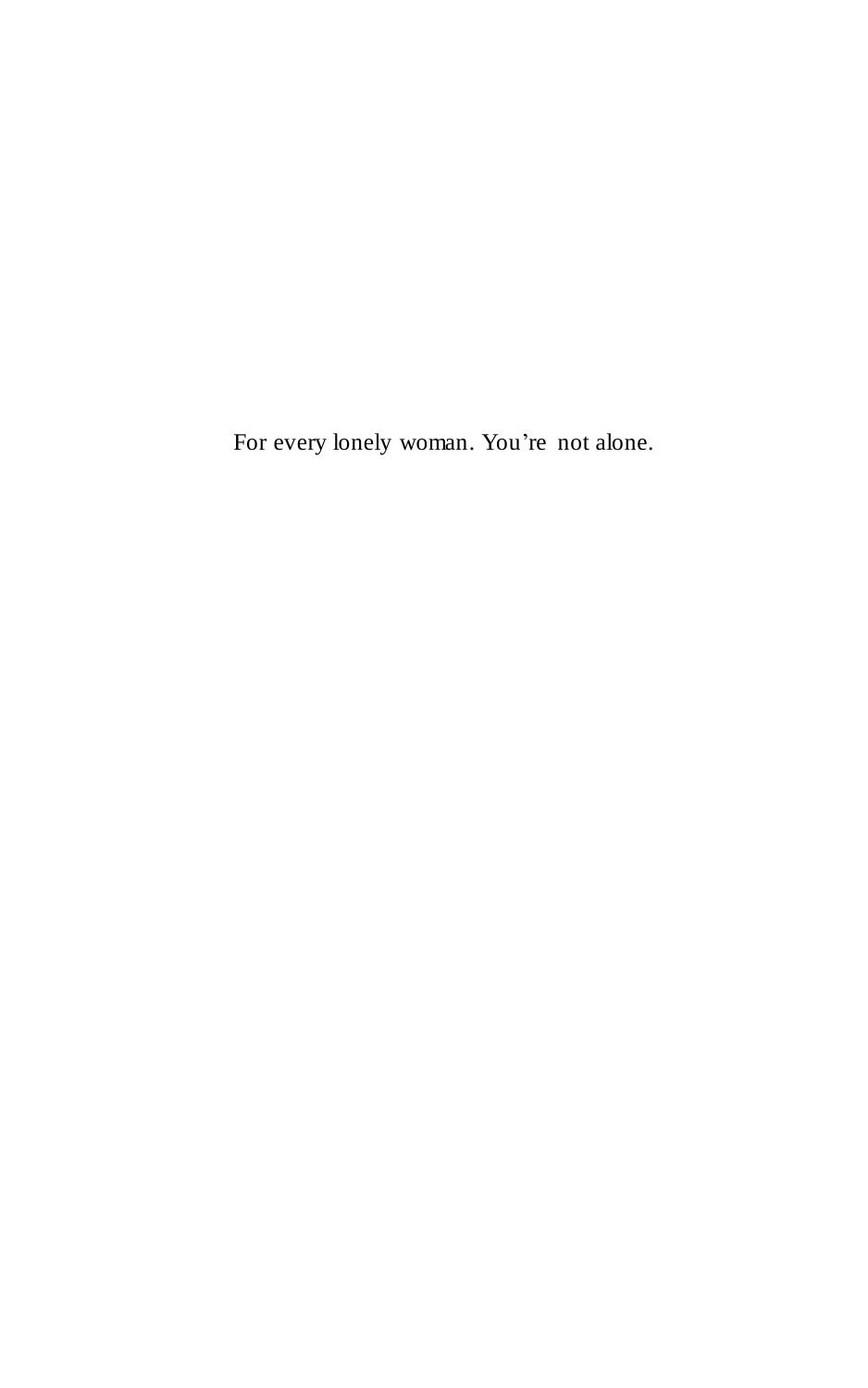Fantasy fuels the extinguished fire in us and breathes life into our existence.

—M.L. Lexi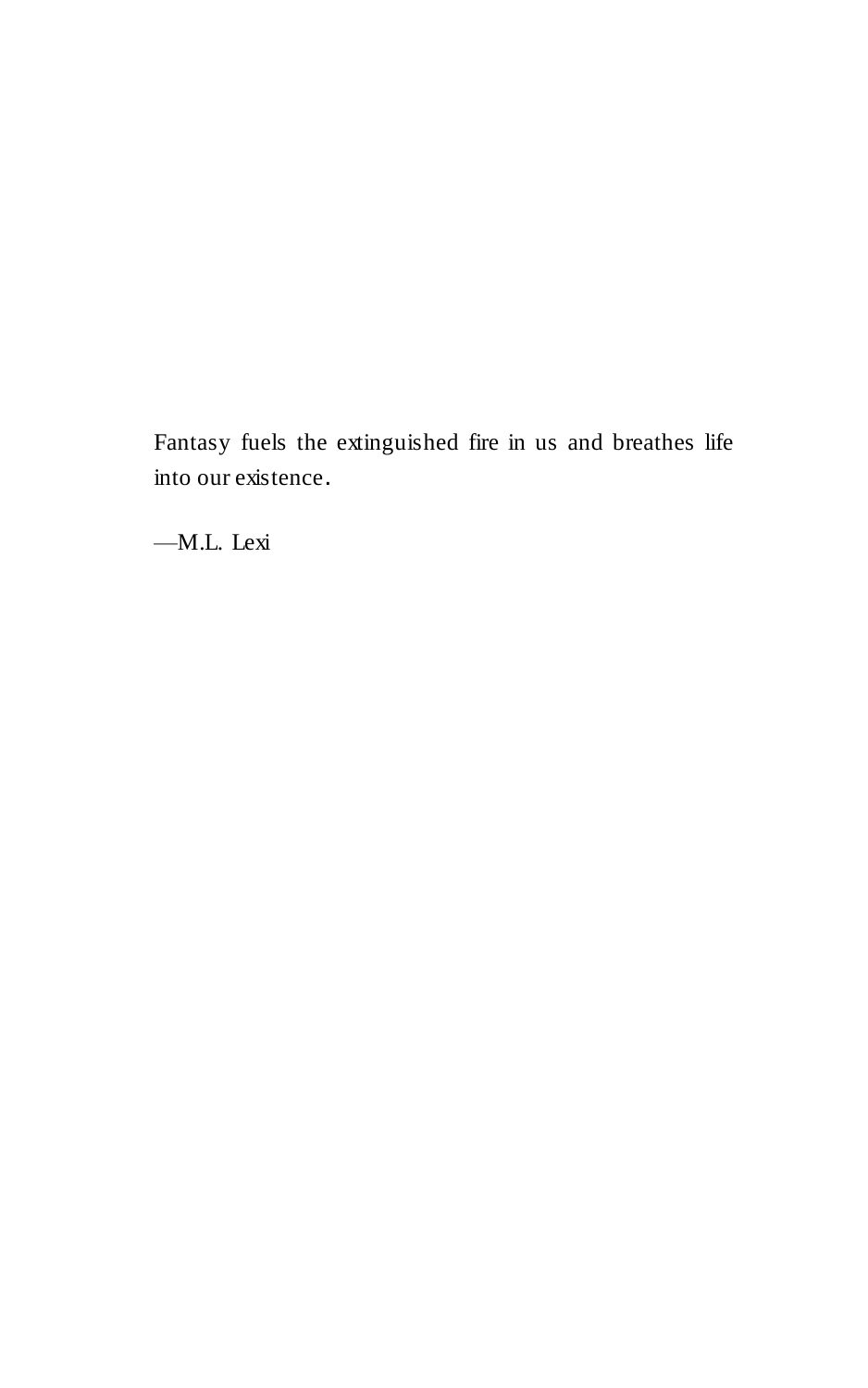#### One

Monday, September 7, Morning

SOLEDAD THOMAS STARTED her ordinary day by making breakfast for her family, something she had done on hundreds of Mondays. However, today, her day would turn from ordinary to the worst.

White cupboards and tan quartz countertops gleamed under the September sunshine pouring bright through the windows. The smell of frying bacon, scrambled eggs, and toast painted the air. Monday's breakfast menu was always bacon, scrambled eggs, and toast. Consistency was of the utmost importance to Elliot and what he expected of his wife.

Breakfast finished, and the family was off to their busy lives. Elliot was off to carry out his COO duties at zzzThomas and Partners, his father's accounting firm. The twins, Allie and Annie, and Soledad's youngest, Noah, were off to school to fill their minds with knowledge and teenage angst.

As Soledad did every morning, she watched everyone pile into Elliot's Maserati from the living room window. The usual routine played out precisely as it did every morning. The twins opened the back car doors, always Allie on the right and Annie on the left. Always toss backpacks in, slide into the seats, snap seatbelts in, and set the AirPods in their ears, proceed with head bobbing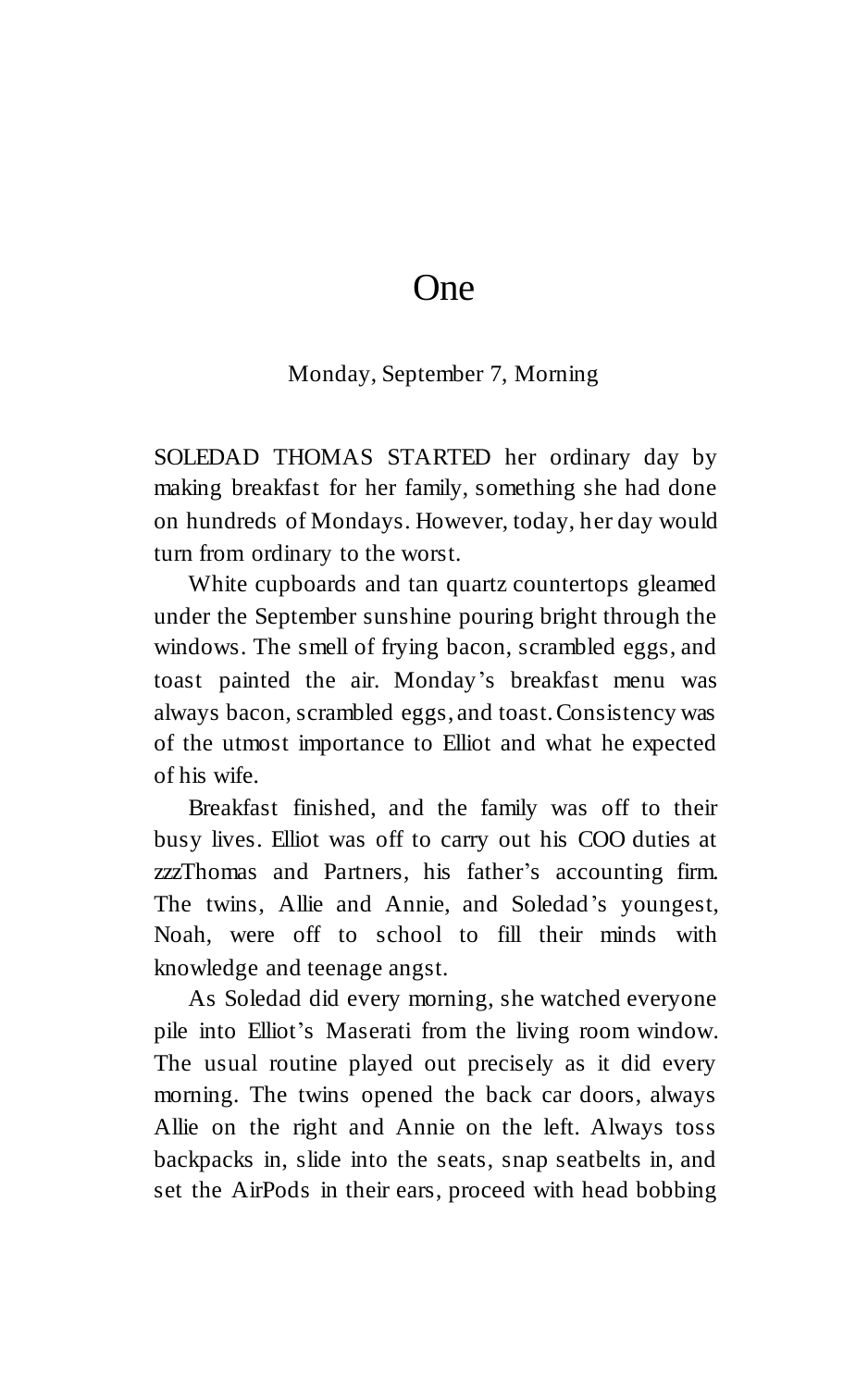to the music. Noah got into the front passenger seat, and Elliot behind the wheel. Off they went at eight-fifteen. Always at eight-fifteen. Elliot would drop the children off at school at eight twenty-five, and he would be in his office by eight fifty-five. Always.

Monotony and repetitiveness had become Soledad's life, and Christ, she hated the feeling of boredom and predictability that was her life.

Her family wasn't tedious, her children anything but monotone. Soledad loved her children and husband, and she loved who they were. Or did she?

Doubt had become the essence of her being.

When Elliot turned right on Maple, and the car disappeared, on a long, exhaled breath, Soledad swirled from the window and got on with her humdrum Monday. She had a long list of chores to get to.

First on the day's schedule was laundry, and in the laundry room, Soledad separated, sorted, and tossed the first of many loads she'd do that morning into the washing machine. There was never a shortage of dirty laundry with three fashion-conscious teenagers and a husband.

Soledad was glad Hope and Jasmine, her two eldest, no longer lived at home. As much as Soledad missed them, she was glad they'd moved out when they started university and that independent living stuck after graduation. Two fewer bodies at home took off some of the pressure from her hectic days.

Since birth, Soledad cared for her five children on her own. There had been no nannies, babysitters, or family support. There was no help of any kind. It hadn't been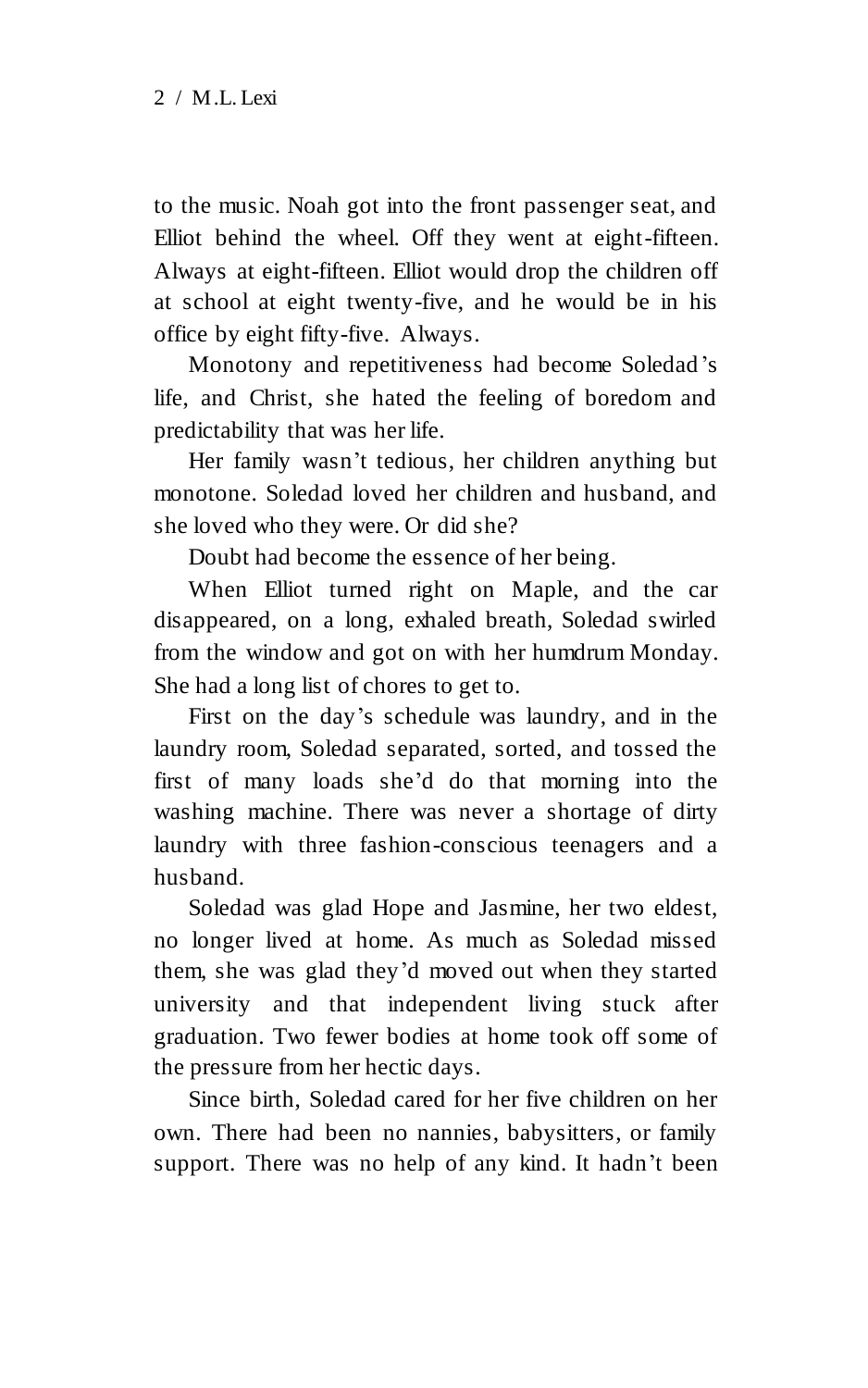easy. At times, it had been stressful. It was often taxing on the body and mind, but Soledad had done it.

Elliot was the professional, the educated one, the breadwinner. Soledad was the stay-at-home mom, and her job was to care for the children and home and organize her family's lives. Soledad had sacrificed her life to meet their needs. She'd done her part for the past thirty-one years to meet her family's needs and make them happy at the cost of her happiness.

As much as Soledad loved her children and enjoyed being a mother and wife, her resentment was ready to burst.

Soledad told herself every married woman went through the existential crisis she was going through, and it would pass. It hadn't. The emptiness and disillusion with her life were mounting to distraction, and she feared what she might do. Everyone had a breaking point.

Adding detergent, Soledad turned the dial and set the machine to wash. Her lips curved when Buddy's head spun in chorus with the spin cycle swirling through the glass window. The silly-looking, brown pug with deep wrinkles around the big, dark eyes always put a smile on her face no matter her mood, and this morning's mood was sad and broody.

Today was Soledad's fiftieth birthday, a day she'd dreaded for weeks.

She'd cruised past twenty into thirty without much thought. Her mind was occupied then with marriage and children. She'd inched her way into forty with a hope and a prayer her fiftieth wouldn't come anytime soon. Yet here was her fiftieth birthday, sooner than expected and adding to her feelings of hopelessness.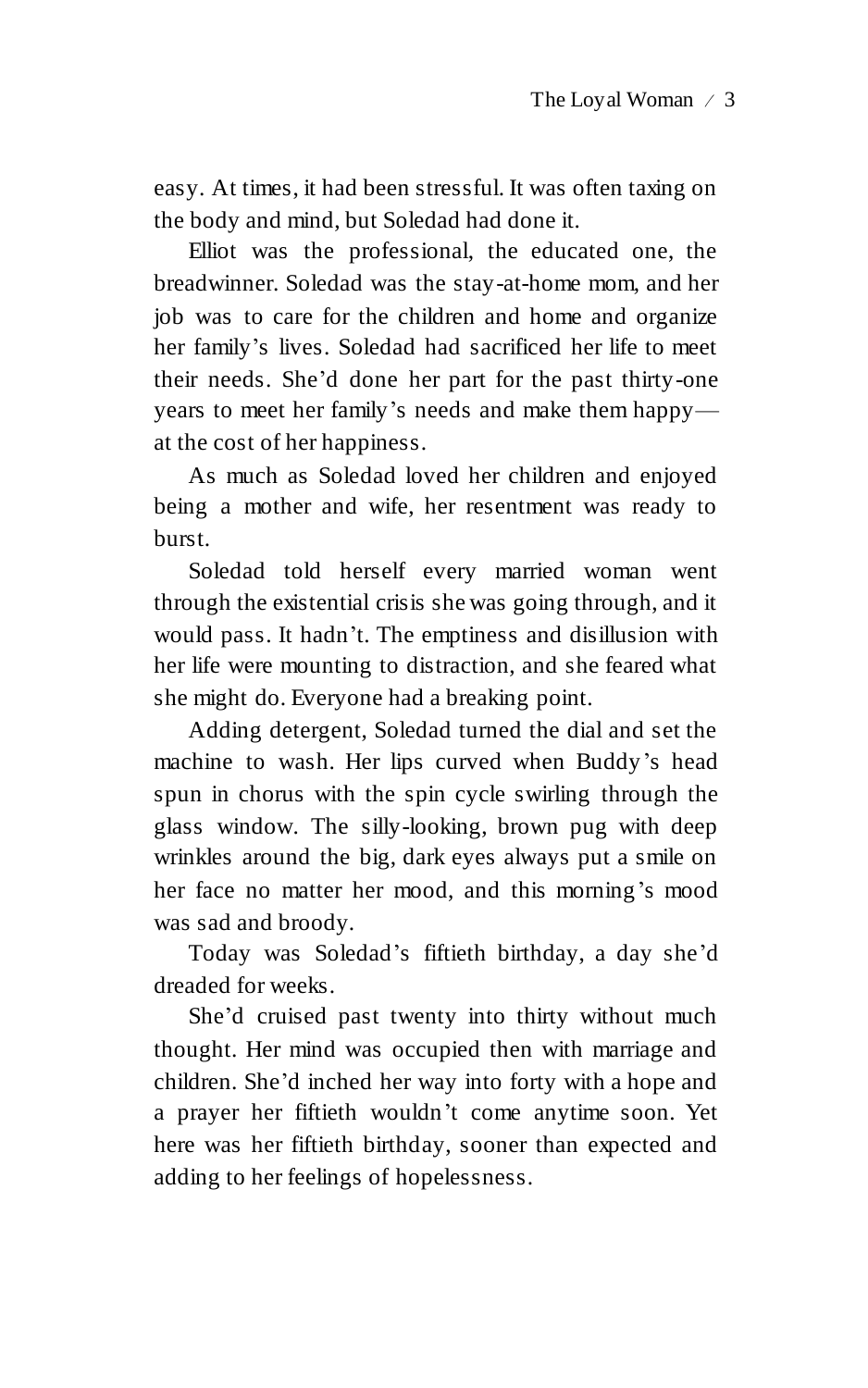Soledad hated feeling as she did about a silly birthday, but it was her fiftieth—the worst number in her books.

The big five-oh was the crossover into old age, the time you re-evaluate your life and doubt your choices. It brought on menopause, giving rise to gray hair and hot flashes, a constant reminder of your ageing body. The five-oh brought on dormant disorders and pain you never imagined would touch you. Worse, fifty brought on drooping boobs, the horrors of the turkey neck, and sagging arms, sagging everything.

Soledad's mood was somewhat lifted by the idea of her family coming home tonight. She didn't doubt they would all make it home to surprise her. It was why no one had mentioned her birthday at the breakfast table.

Elliot would show up with a chocolate-chip ice cream cake, the family's favourite and a bouquet of roses. Noah would present her with a bundle of variety-store bought flowers. Hope and Jasmine would override their father's set menu and order Chinese and pizza, and the entire family would gather around the dining room table.

Tonight though, Soledad decided there would be no fast food. With everyone's life going in different directions, it was a rare occasion when her family shared family dinner together, and Soledad planned to make it memorable. She planned to prepare a grand dinner with everyone's favourite foods.

Right now, though, it was time for Buddy's morning walk. The last thing she wanted was a present from Buddy scenting the house.

Walking to the foyer, Soledad looked at herself in the closet door mirror. Her chestnut hair was bound into a messy ponytail. Black leggings designed to smooth out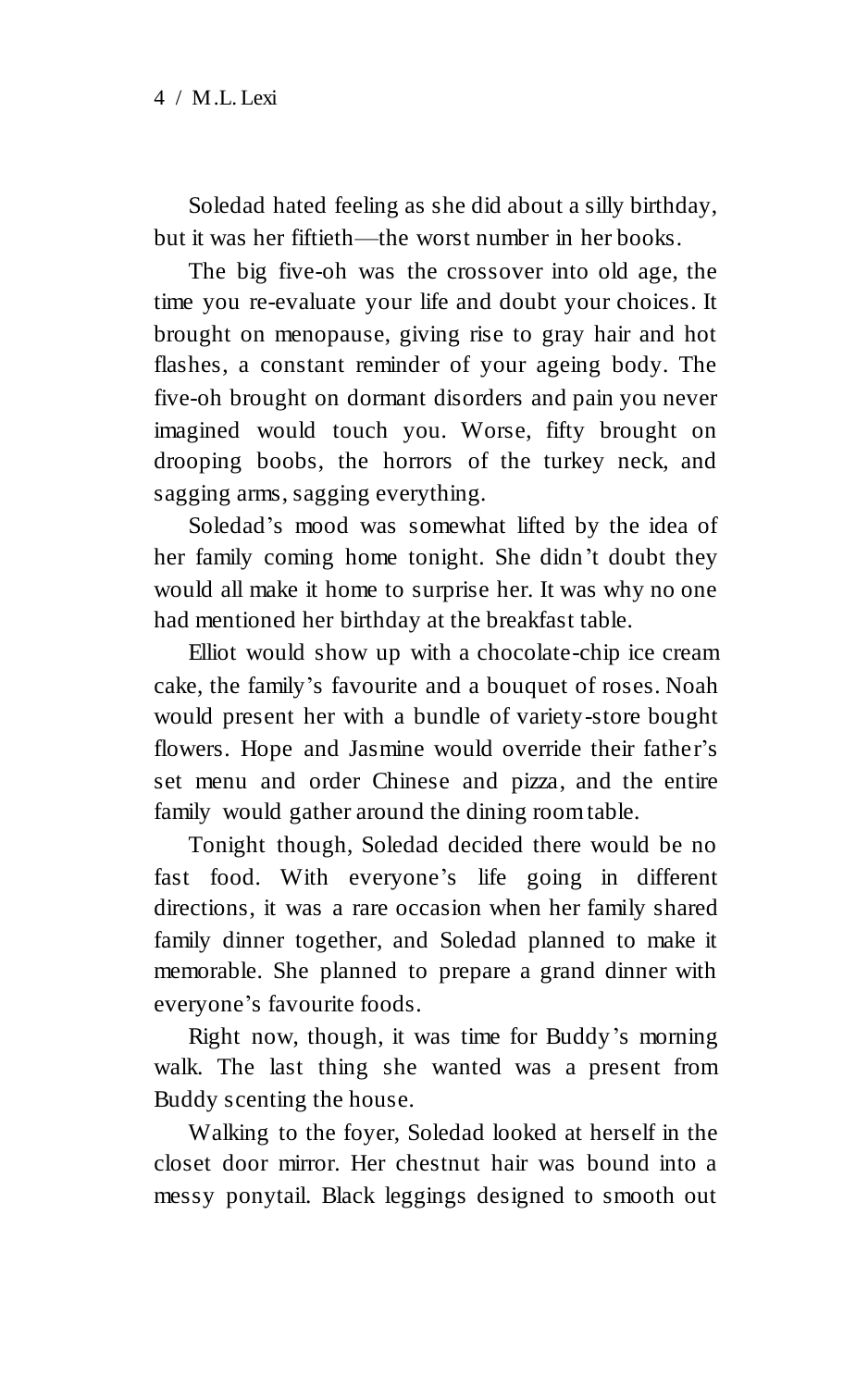her long legs were paired with a short sleeve Lycra shirt that tightly hugged her body and gave her feminine curves. Except for the gold wedding band on her left hand, she wore no jewellery. She wasn't June Cleaver, and jewelry and housework weren't an ideal match. The same went for makeup, but she needed none. The long, lashed blue eyes, the dainty nose, and delicate pouty mouth on the alabaster face needed no enhancements.

Soledad reached for her pear-yellow running jacket. She slipped on her white running shoes and strapped the running belt that held her water bottle and cell phone around her waist.

Eyeing herself in the mirror, Soledad looked every bit the runner. Too bad she didn't run, hadn't since Hope, her firstborn, came along. Women her age who were mothers and wives, managers of their homes, ran in the movies and fiction novels. Women who were their husband's caterers and hosted the many functions to promote their scaling careers didn't have time to run.

Soledad eyed her screen's phone for the time. Eightthirty, time for Buddy's half-hour morning walk. Elliot's motto was that schedules made for an efficient life, and he was a stickler for efficiency.

"Buddy, can you pull yourself away from watching the washing to go for your morning walk?" Soledad smiled when Buddy made a mad dash from the laundry room and slid across the polished hardwood and into her. "I thought that would get your attention. Let's get going. We have exactly thirty minutes for your walk. I have a lot to do today." She attached Buddy's leash to his collar as his tail happily thumped against hardwood.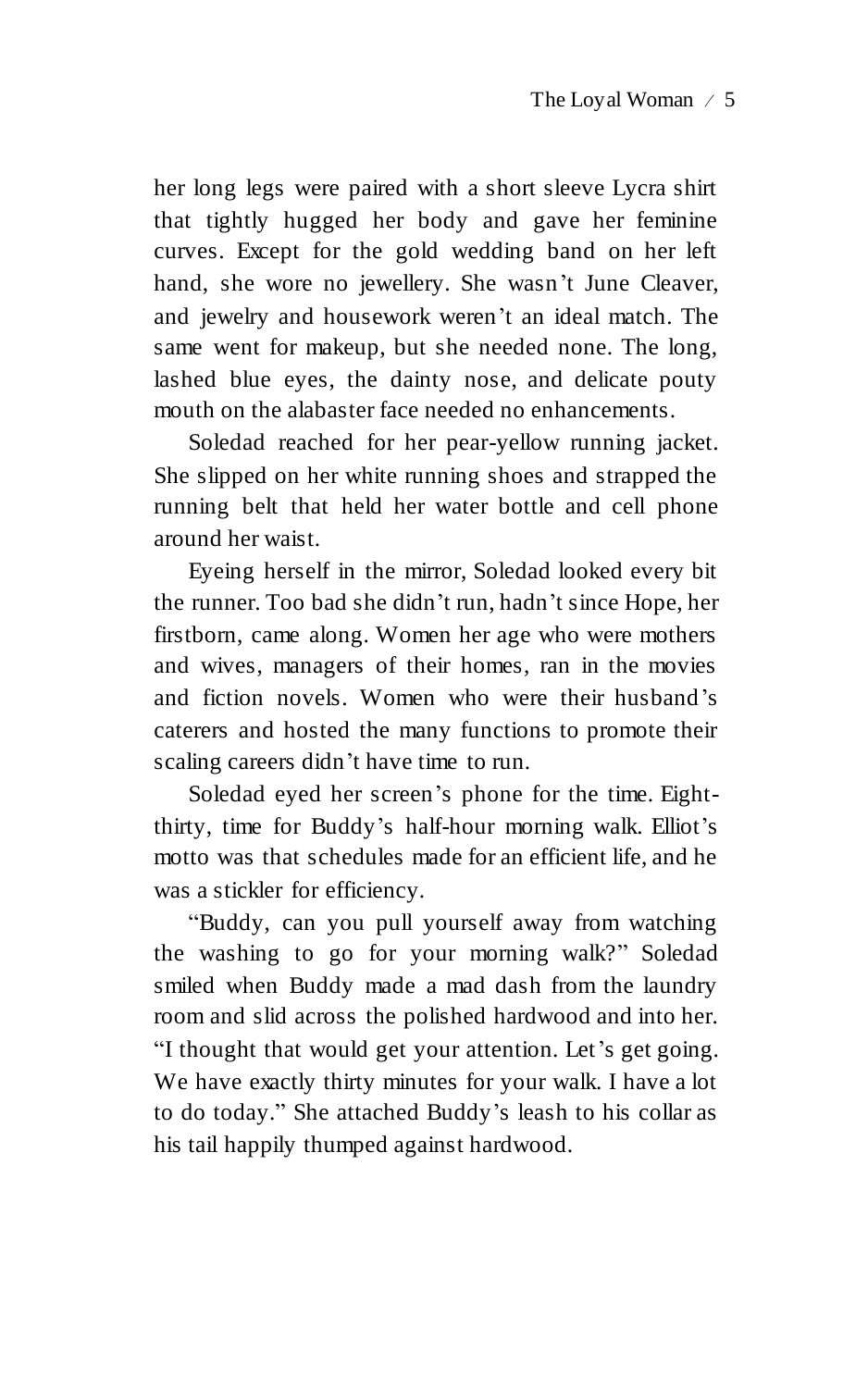#### Two

WHILE BUDDY RAN around the dog park with his friends, a Chihuahua named Thor and a terrier named Fenton, Soledad did a mental check of her To-Do list.

Her mind rolling, Soledad tilted her face up to the sky and let the sun pour over her face. She watched a pair of blue jays wing by and followed the flight of Canada geese in V formation, heading for warmer temperature. Fall was starting to show its face, and the rich hues of rust and gold on the park's trees hinted at the incoming season. That lightened Soledad's mood some. She loved this time of year.

Tonight wouldn't be the usual Monday pasta night. Everyone would get their favourite foods. Feeding six people with different tastes was a challenge. It was the reason Elliot set the daily menus, and everyone had to accept it.

"There are too many varied tastes in this house, and accommodating each one is a burden on you." Elliot had told her. "Set meals will make your life easier."

Who was she to doubt Elliot?

Soledad wasn't a respected doctor like her sister or the COO of a company like her husband. Soledad didn't have the career her children looked up to or aspired to become. She was a homemaker, pure and simple, the guardian of her children. It was her sole contribution, and as such, she'd take care of them to the best of her ability.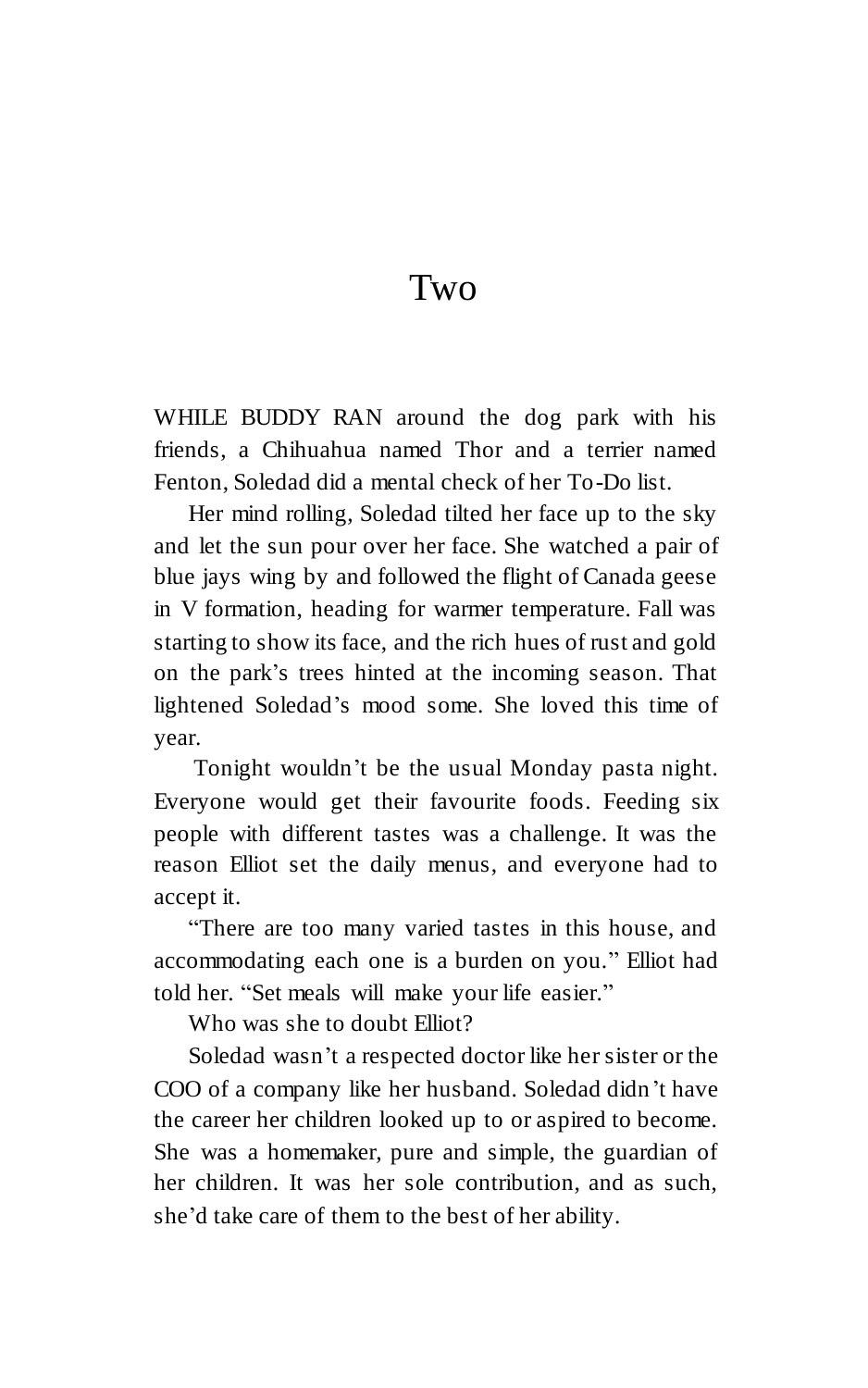When Soledad's phone alarm alerted the end of Buddy's playtime, she tapped it silent and called for him. Thirty minutes went by too fast for Buddy's liking, and it took another fifteen minutes, time Soledad hadn't accounted for in her busy schedule, to coax him home.

Once home, Soledad traded her running belt for her purse. She slung the cross-body bag on and called for Buddy. "Come on, Buddy. We're going for a ride, Buddy." In seconds, Buddy ran out the door and straight to the car.

Soledad turned the ignition and backed out of the driveway. Soledad was about to floor it when she saw Hazel shuffling toward her but was forced to come to a complete stop at the end of the driveway when the old woman waved her flabby arms as if taking flight.

Without an escape option, Soledad rolled her window down and waited for her eighty-year-old neighbour to approach the car at a sloth velocity. Bent over her walker, Hazel's floral dress scraped the pavement. She wore white open-toe sandals with skin tone knee-highs. One sock was wrinkled around her ankle, and the other pulled to her knee.

Foreshadow? Soledad wondered. "Good morning Hazel. I'm making a supermarket run. Do you need anything?"

"Hello, dear, are you going somewhere?" Hazel pushed the thick black-rimmed glasses higher on her nose.

"I'm going to zzzGino's Market. Can I pick anything up for you?"

Cupping her ear, Hazel leaned in closer. "I'm sorry, dear, can you repeat that? Oh, is that Buddy?"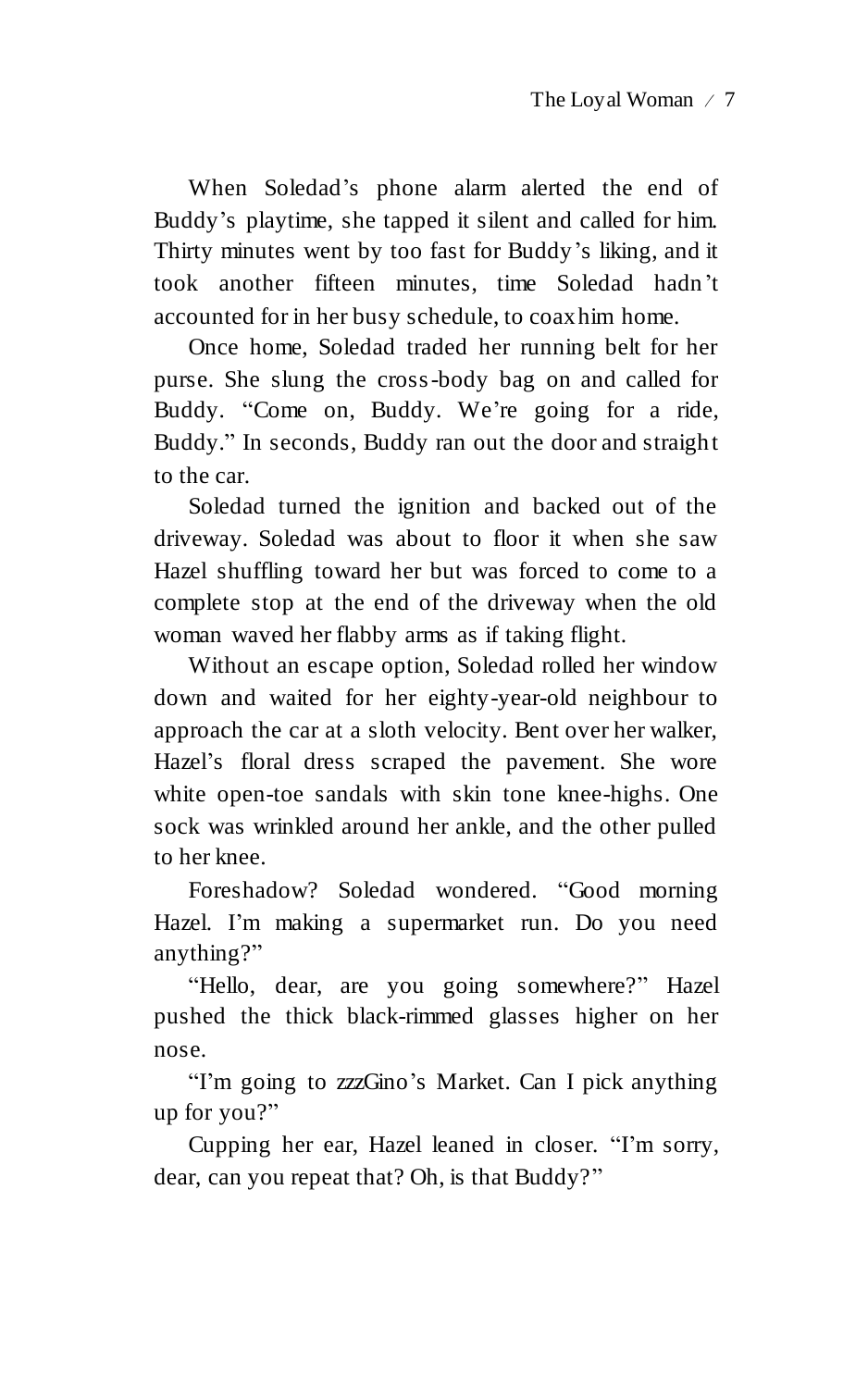The old woman couldn't hear much, but Buddy's bark she heard from a mile away. "It is." Soledad rolled the back window down and Buddy put his paws on the windowsill and leaned out.

"Hello, boy. How are you this fine morning?" Hazel delighted the dog with head scratches. "That's a lovely boy. Why don't you come to the house with me? I have treats."

On the invitation, Buddy jumped out the car window like a bullet. "Christ on a bike, not now, Buddy. I don't have time for this." Soledad jumped out of the car. "Get back in the car, Buddy. Hazel needs to get her exercise and take her nap afterward." Soledad gestured Buddy into the front seat. Grudgingly, he jumped in. "He'll come to visit this afternoon, Hazel. Right now, I'm in a bit of a rush"

"Okay, dear. Are you going to the market?"

"I am." Soledad slid behind the wheel.

"Can you pick me up some eggs and milk and…" Hazel raised a finger to her lips and rolled her eyes to the sky as she thought deeply.

"Shit." Soledad pinched the bridge of her nose between her thumb and forefinger.

"What was that, dear?"

"How about I pick up the usual things I get for you?"

"But I may not need them."

"You can pick and choose. I can keep whatever is left over." Soledad strapped herself in.

"I guess we can do that, dear."

"I'll see you later, Hazel," Soledad said, and from the passenger seat, Buddy barked his goodbye.

"Soledad, honey."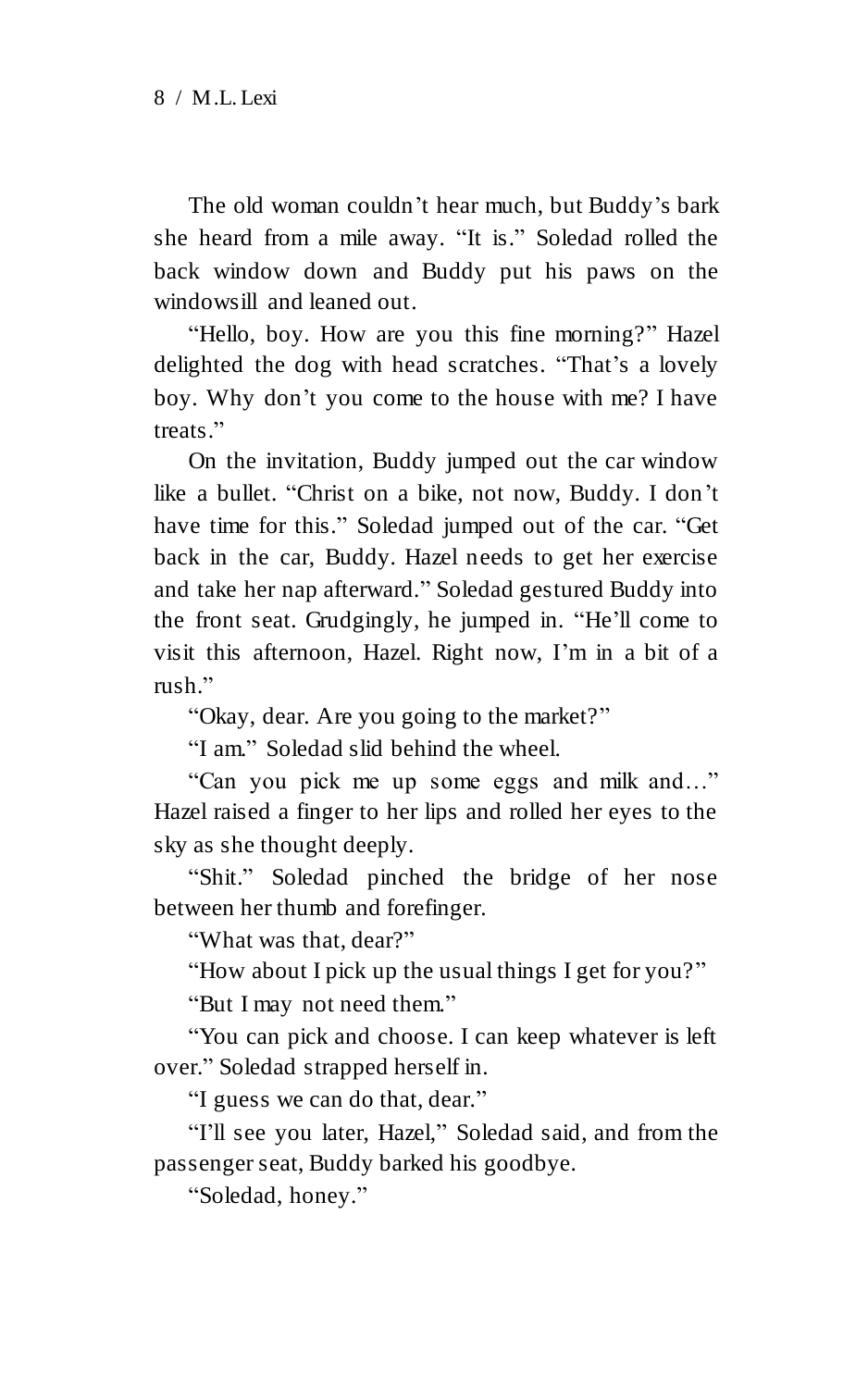"What, what is it, Hazel?" Soledad almost snapped before she caught herself.

"Happy birthday." Hazel's eyes, made to look huge by the thick lens of her glasses, remained riveted on Soledad. "Yes, dear, it's what I wanted to say from the start. My brain doesn't think as well anymore. Anyway, I hope you have a lovely day, dear."

A remorseful smile replaced Soledad's irritation. "Thank you, Hazel," she said and moved on.

The first stop on Soledad's To-Do list was the cleaners to drop off the chocolate suit Elliot needed for the meeting with a highfalutin client in a couple of days. Soledad made an additional note to iron his cobalt shirt and set out the matching silk tie for him to wear.

The next stop was the art supplies store for the Bristol board and Styrofoam spheres Noah needed for his science project. Next on her list was the drug store, where she picked up Elliot's blood pressure prescription and the twins' vitamins.

Soledad drove to Swift Lube for the car's scheduled oil change. She was late for that, but as a loyal customer for decades, Tyrone, the manager, told her she had preferred standing with a wink and snuck her through. That would take a twenty-dollar tip.

Soledad planned to use the thirty minutes her car was in the shop to do her grocery shopping. Kill two birds with one stone. Elliot could never question her efficiency.

Soledad walked three doors down from Swift Lube to zzzGino's Market. Making her way down the familiar aisles, Soledad picked up everything she needed and a few extra things for Hazel's benefit. Soledad was in the habit of shopping with a prepared list. Elliot had rooted the idea in her that lists were conducive to efficiency and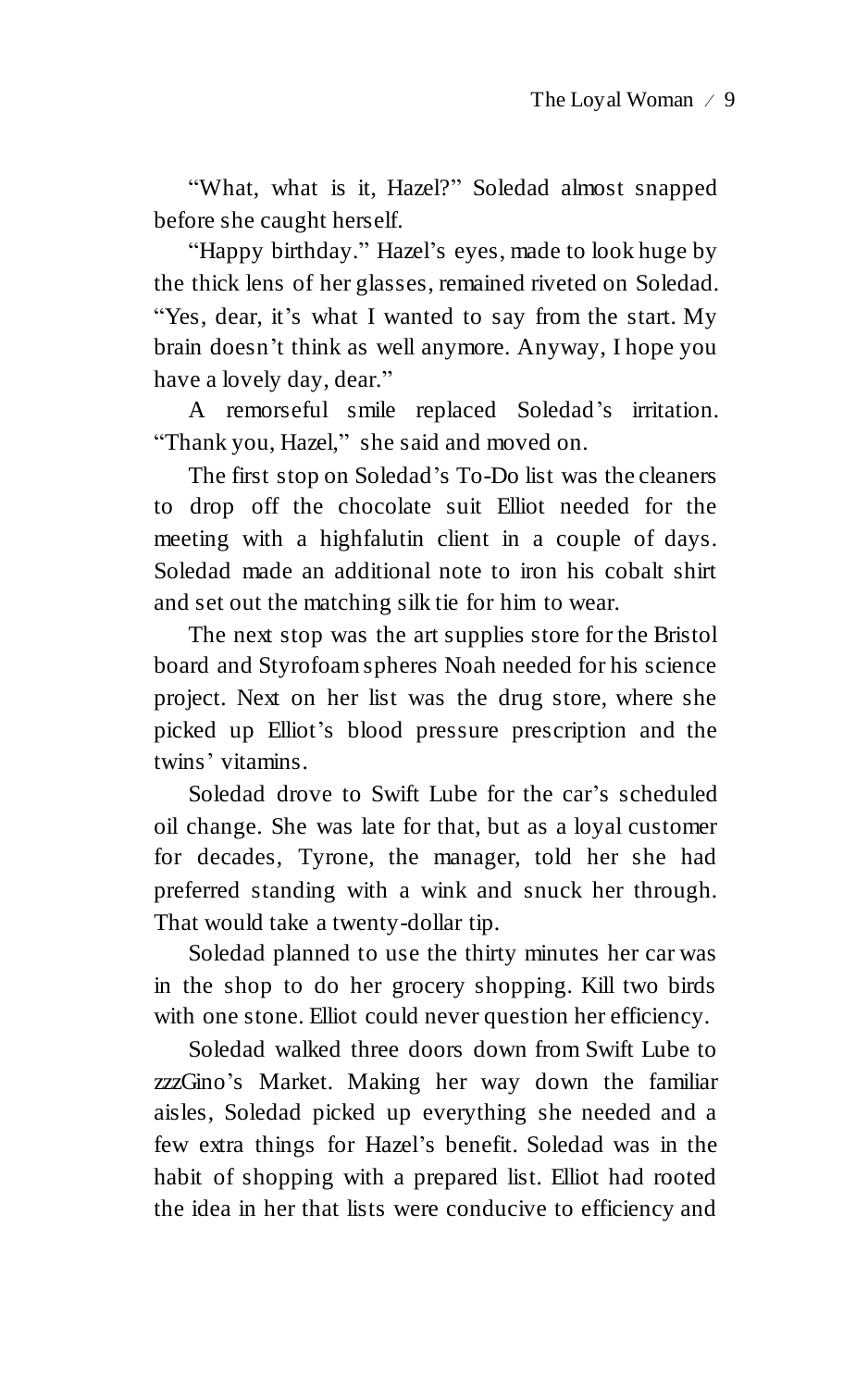a cost-effective shopping trip, but today, she was winging it.

"I got everyone's favourite food, and won't they be surprised? I got roast beef for Noah and ham for Elliot. The ham bone is for you, Buddy." Buddy's tongue lolled out from the back seat in a canine grin. "For Jasmine and Hope, I got salmon portions and tofu for the twins," Buddy whined at the mention of tofu. "I know, yuck, right? Why the girls would want to eat that stuff is beyond me too?" Soledad said to Buddy, turning onto Main Street.

Next on the list was zzzPetCo to pick up a bag of Buddy's food. "I'm sorry, Buddy, but today you can't come in with me. Today it's an in-and-out visit."

Soledad left an upset Buddy barking in the car, but she had no choice. Buddy would head straight to the toy aisle, and getting him out was an uphill battle, and she had no time for nonsense today. She had to get home to get dinner on the stove.

Buddy forgave Soledad when the car started rolling, and the back window went down. It was two o'clock. As much as her schedule didn't allow it, Soledad couldn't bypass the wine store to pick up a bottle of Riesling Elliot couldn't go without.

"I'll only be a minute, Buddy." The dog's paws planted on the car window, whining, he watched Soledad head into the wine store and return within minutes.

Soledad steered the car for home with the happy thought of her family's visit floating in her mind. Tonight wasn't going to be an echo of past nights.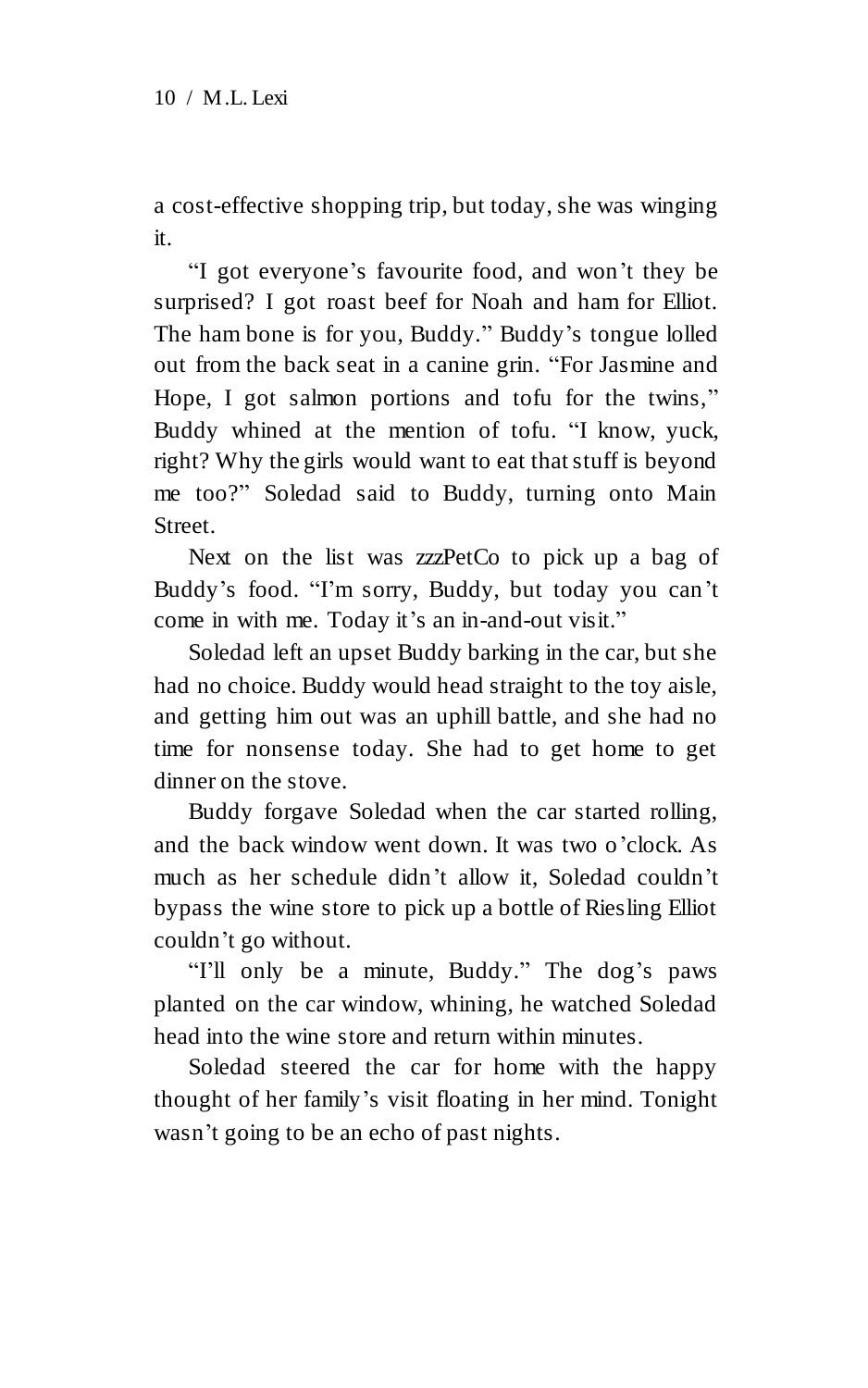#### Three

#### Tuesday, September 8, Morning

THEY DIDN'T COME, not Hope, not Jasmine. Elliot didn't make it home until nine after his usual twelve-hour day at the office. Once home, Elliot barely acknowledged Soledad, picked up a glass and the bottle of Johnnie Walker, and headed into his home office to work some more. Bed followed an hour later. Noah hung out with his hockey teammates after practice, and the twins had dinner with the Conservation Club at zzzMarcello's Pizzeria.

Worse than not making it home for her birthday dinner, no one mentioned it at the breakfast table in the morning. After breakfast, Elliot, Noah, and the twins walked out of her insignificant life into their meaningful ones without saying a word.

Soledad never felt more alone.

Soledad received an email birthday card from her sister Christine, from Africa or whatever God-forsaken place she and her surgeon husband were doing their yearly stint with zzzDoctors Without Borders. No one said anything other than Christine's half-assed but wellmeaning birthday wish. No one remembered.

Her parents would have remembered if they weren't long gone, Soledad thought. They always remember.

Untold disappointment flowing in Soledad, she went mushy inside. Sensing Soledad's hurt, Buddy planted his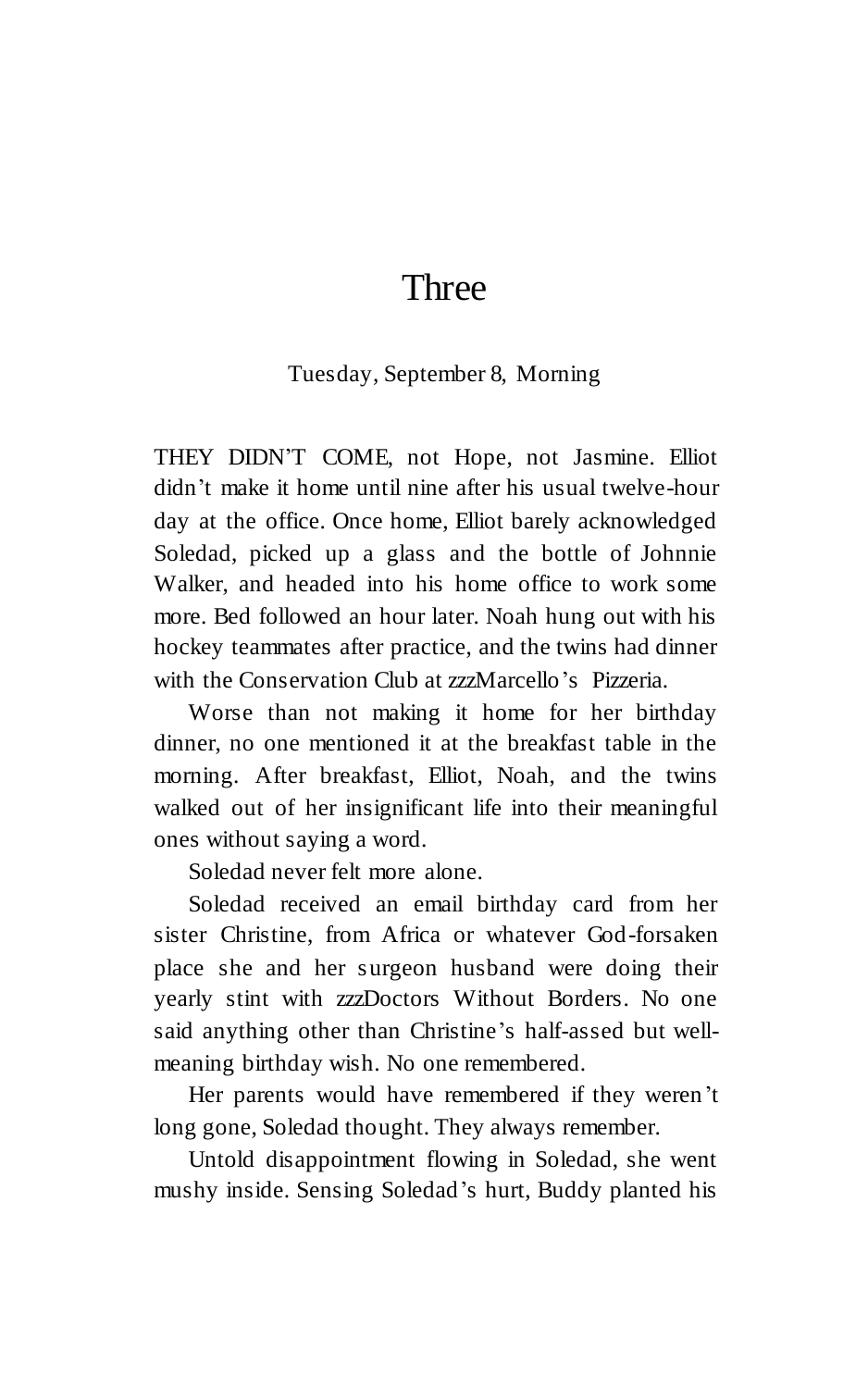head on her lap. His eyes, all but dripping love and concern, looked up, and it put a smile on her face.

Soledad sniffed back the tears. "You, Buddy, are the best doggie in the world. You always manage to make me feel better." She kissed Buddy's head. In return, Buddy gave Soledad a beaming grin and lapped her face. "And you're also the silliest dog, but now we must get on with the day. We have a lot to do today," she said, setting her sorry feelings aside and crossing from the kitchen to the laundry room.

Tapping the playlist Noah loaded on her phone, Soledad searched through for a song to match her mood. Bill Withers's zzzAin't No Sunshine playing in her ears, Soledad fished the bucket from the supply closet, loaded it with the mop and the necessary cleaning supplies, and turned to the laundry pile.

"Join me in the kitchen when the entertainment is over," Soledad said to Buddy, who remained in the laundry room mesmerized when she set the washing machine to wash the clothes she didn't get yesterday.

In the kitchen, Soledad cleared the breakfast dishes off the table. She washed them, the pan, and the bowl she used to make the pancakes. Tuesday was blueberry pancake day, not banana, not buttermilk, not chocolate chip—never anything other than blueberry. It was what Elliot expected and what she'd done for the thirty-one years of her married life.

Soledad craved excitement, and blueberry pancakes weren't it.

She should have listened to Christine and joined her on her crusade to save humanity. Had she taken heed of her wiser, older sister's words, she would have pursued a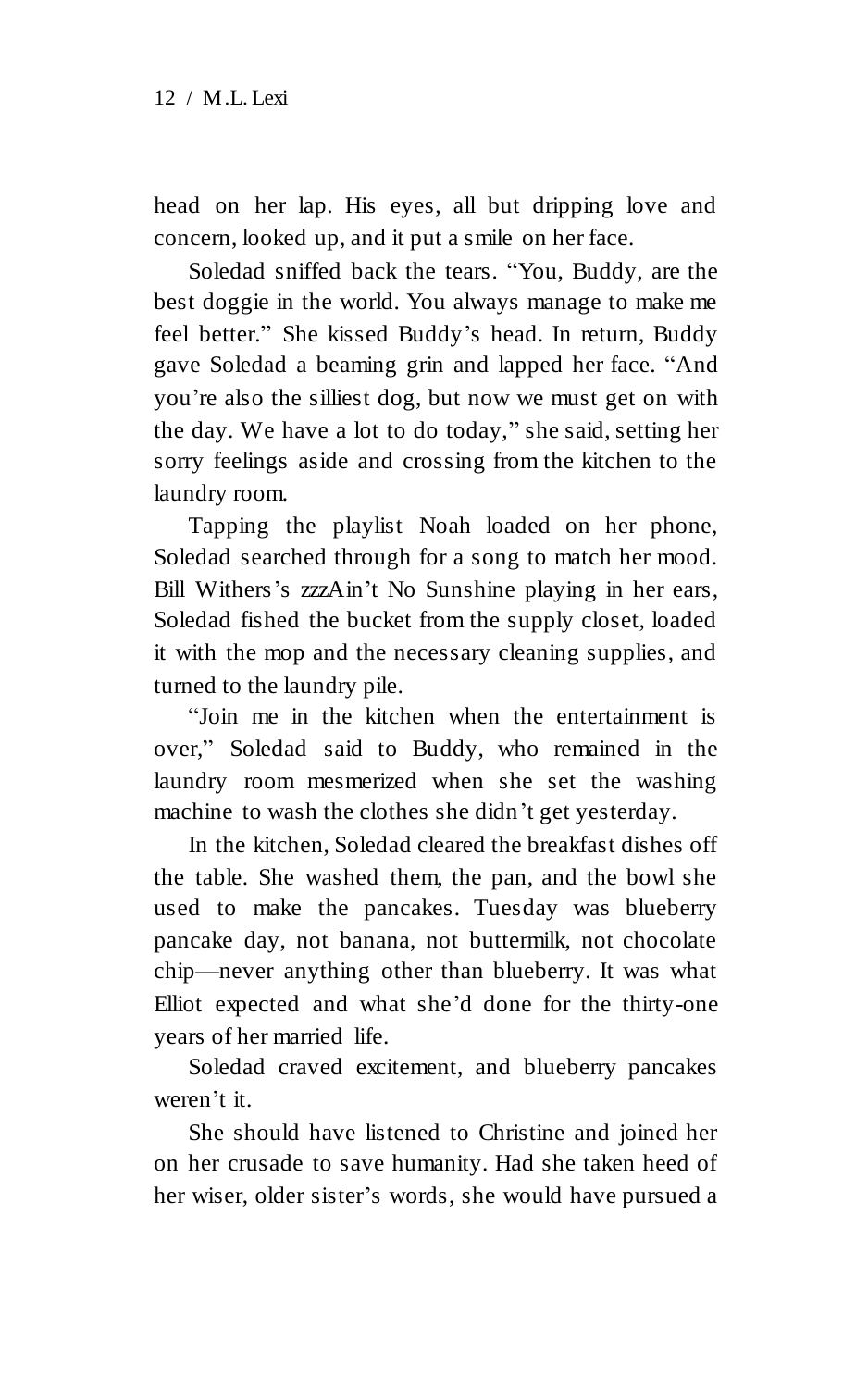medical degree and travelled the world. Soledad would be making her mark on people who'd appreciate her.

But mistakes were made, and our lives took diverging paths when the wrong decisions were made. And here Soledad was.

Soledad wiped down the countertop and stovetop. She mopped the floor until it sparkled. The kitchen spic and span—as Elliot liked—Soledad packed the cleaning supplies into the bucket, grabbed the mop, and started up the stairs. She stopped halfway up when Buddy scrambled past her.

"The washing machine stopped, huh?" Buddy barked his confirmation from the top of the stairs. "Let's go set another load for your entertainment." Buddy's grin wide on his face, he ran down the stairs and slid across the wood floor into the laundry room.

The washing machine spinning, Soledad headed upstairs. She went from room to room, making beds, and cleaning bathrooms. Retrieving the vacuum from the hallway closet, Soledad ran it over rugs as Aretha's voice came through her earbuds.

"R-E-S-P-E-C-T," Soledad chimed in with Aretha and followed with, "A little respect, just a little bit. Damn straight respect," Soledad added before jumping in to croon, "I get tired, just a little bit. Actually, I get tired a lot." Soledad's foot stomped in anger on the vacuum's OFF button and sent Buddy from a leisure stroll into the bedroom to a mad dash under the bed.

"You'd think my husband would remember." Soledad set teeth against temper and tossed the vacuum cleaner with a thump into the closet, and Buddy hid deeper under the bed. "Sorry, Buddy." She slammed the closet door. "I'm not so much angry, but disappointed. You know?"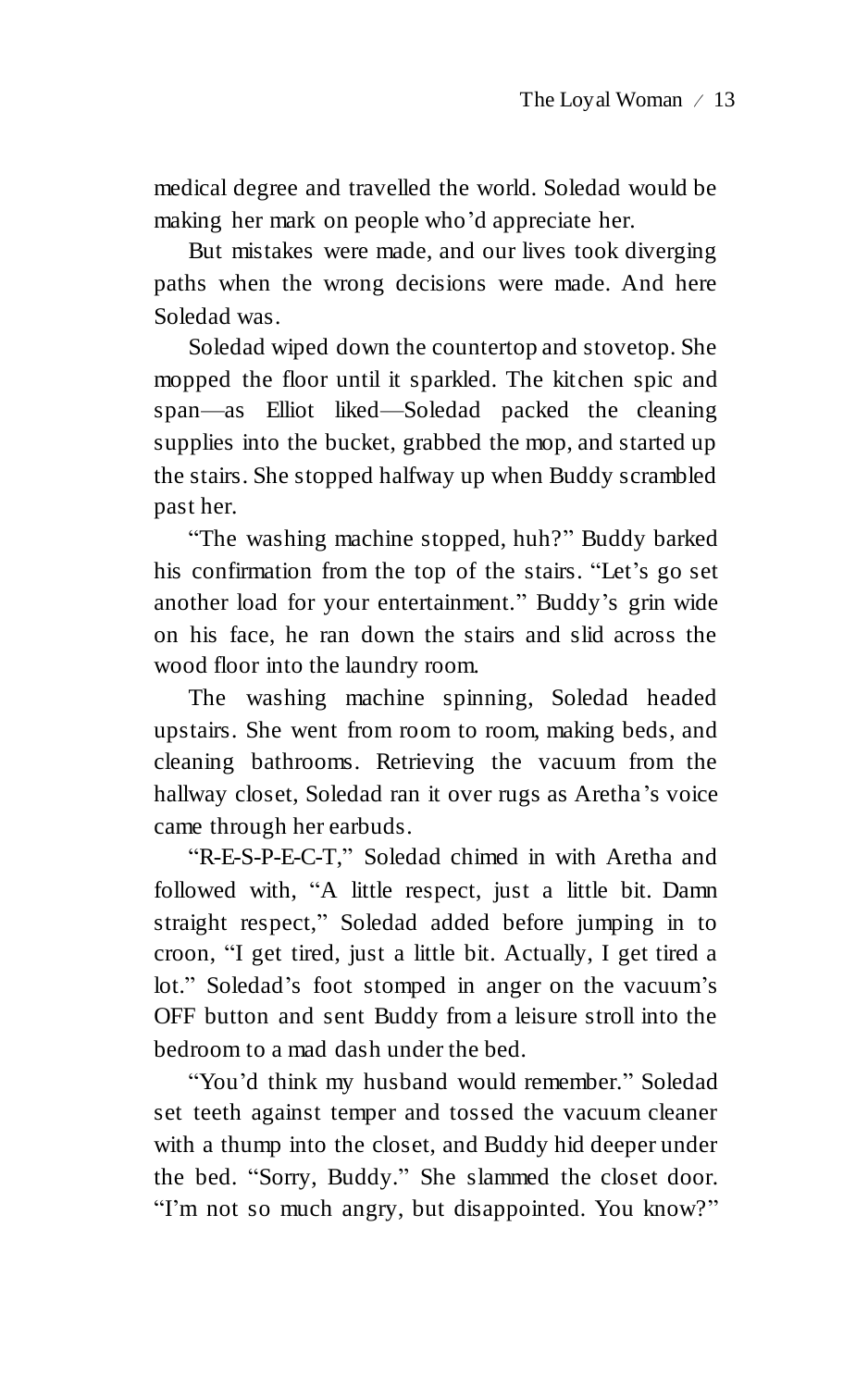Buddy peeked his head from under the bed. "It's safe to come out."

Soledad could understand her five children not remembering. At seventeen, Annie and Allie, influenced by Christine's adventures of her travels and the destruction she saw, aimed to become the earth's saviours and the next Greta Thunberg. Annie and Allie's focus was on everything but their mother. As for Noah's forgetfulness, he was a sixteen-year-old boy. Girls, friends, and sports—in that order—were a young boy's nucleus, not his mother.

Soledad understood her eldest daughter's oversight. Hope's pursuits of fulfilling her doctoring dream—again, Christine's influence and not Soledad's—her focus was work and Ethan Sutherland, fellow pediatric resident and live-in boyfriend of three years.

Soledad gave twenty-five-year-old Jasmine the same consideration. Six years Hope's junior, Jasmine's head was buried under the demanding workload at her grandfather's accounting firm. Jasmine's goal was to step into Elliot's shoes and take over the company's management once he inherited it. Dedicating every waking hour to prove herself was where Jasmine's head was.

Soledad gave all of her ambitious children a pass for forgetting, but she couldn't excuse Elliot. "How could he, Buddy? How could he forget my birthday?" she mumbled as she headed down the stairs to the laundry room.

"How could Elliot forget my birthday? Not a call, not even a birthday card. And as for birthday sex, pfft, as if that would happen." She heaved the wet load of clothes from the washing machine to the dryer and lobbed the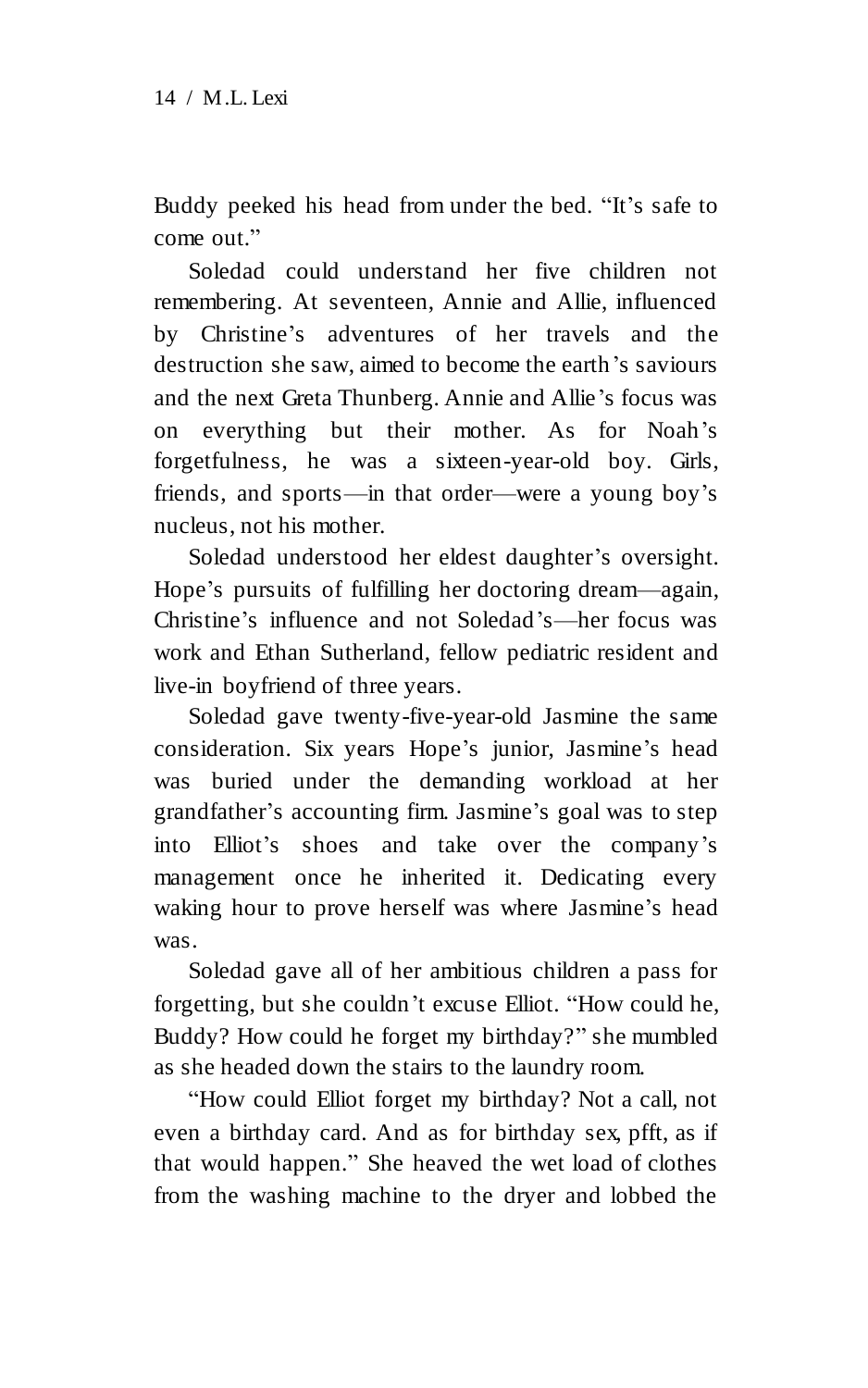next load into the washing machine. "Not a 'happy birthday, honey.' A simple happy birthday, Buddy. It's not too much to ask, is it?" Soledad interpreted Buddy's bark as tacit agreement. "Christ on a bike, he could have made an effort. It's my fiftieth." It brought on insecurity and led to her existential crisis.

Back upstairs in her bedroom, Soledad looked at the eyes in the mirror over the dressing table, staring at her. "I feel as old as I look." She yanked the earbuds out of her ears and tossed them onto the bed.

Soledad was an optimist by nature, but her life and marriage had been verging on boring for so long that she was at the point of no return. How could she not be when the loneliness had encased her like a tight blanket for too long? Loneliness felt worse than the sadness that came with it. Loneliness, by its very definition, can't be shared. Sadness could.

Soledad wasn't demanding or unreasonable. She recognized Elliot's work responsibilities. It sustained their family. She even empathized with Elliot's desperate need for his father's validation. As the successor to zzzThomas and Partners—the accounting firm the over-achieving Charles Winston Thomas built from the ground up—the pressure on Elliot to prove himself to his demanding father was overwhelming.

Soledad accepted her children, getting on with their lives. A timely assertion of the truest adage known to humankind was life goes on. Still, Soledad couldn't help but feel sorry for herself, like a footnote to her family's life.

The sadness leaked out as the misery pushed in.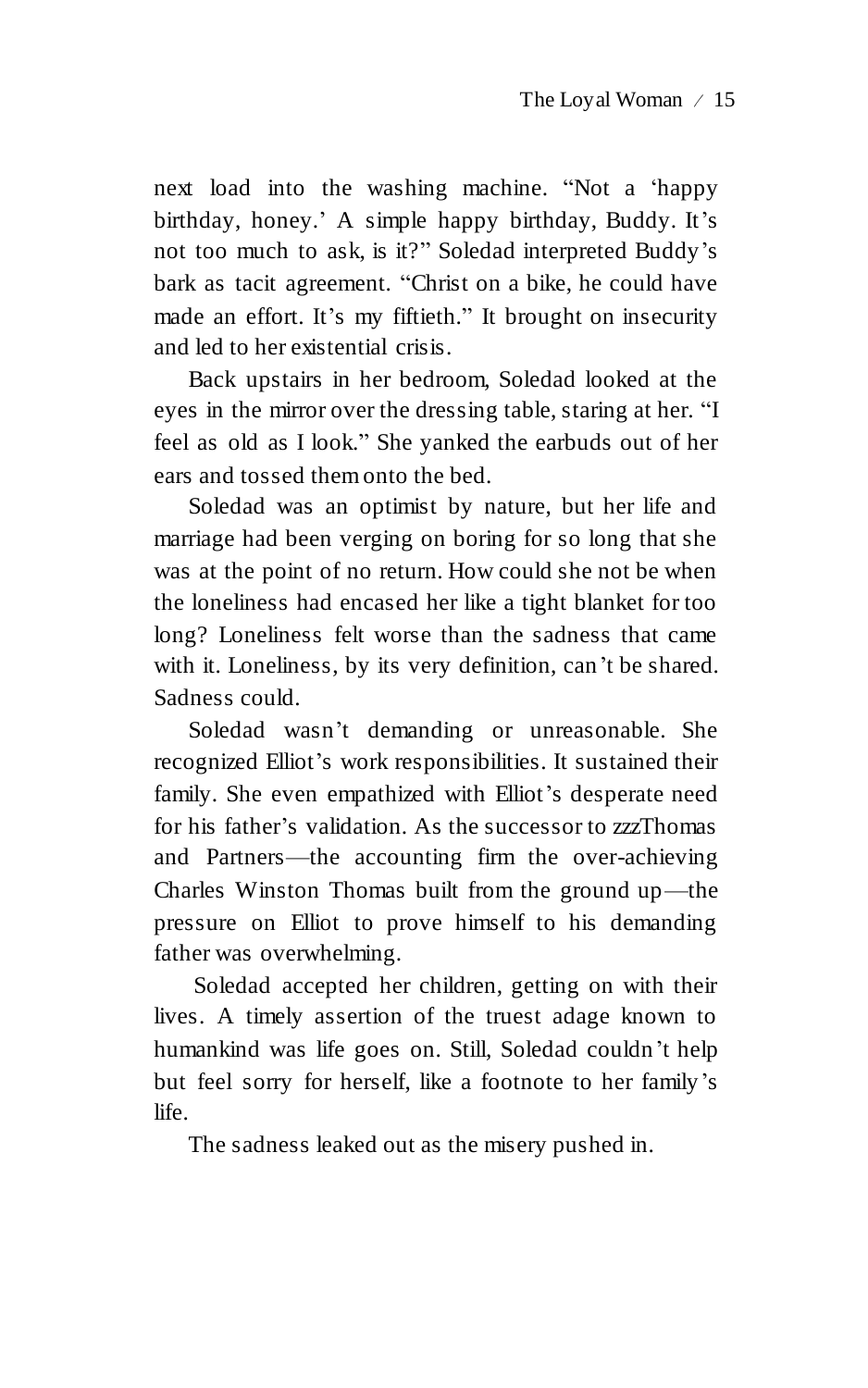Soledad didn't hate her life. It was that life wasn't living up to her expectations. She wanted more of one, needed more out of life.

Soledad never regretted opting to raise her children over pursuing her dancing career—her true love. She'd trained for ballet since she could walk and had dreamt of becoming the next Sylvie Guillem on the stage, but electing to be a wife and mother was the right decision. It was then as it was three decades later. As rewarding as being a wife and mother was, there was a void in her that needed fulfillment.

Fire in her life and bed was what Soledad needed in her life.

Maybe it was the onset of mid-life hitting, burnout or the impending empty nest syndrome crushing down on her.

Hope and Jasmine rarely came home anymore or bothered to call. Soledad saw that look in Hope's eyes for Ethan that a woman gets for the man she plans to walk her down the aisle. Hope was already lost to her work and Ethan and in time, she would be lost to her family. Jasmine wasn't far behind, and the twins would soon be off to university to save the world or wherever the feeling of the day took them.

As for Noah, the boy liked his independence.

Perhaps Soledad's loneliness stemmed from the lack of intimacy and lack of emotion she and Elliot hadn 't shared in what felt like forever. They claimed men were the sexual ones, Not Elliot. Debits and credits got him more excited than Soledad ever could.

Whatever the reason, Soledad had an itch she needed scratching, and Elliot wasn't doing it.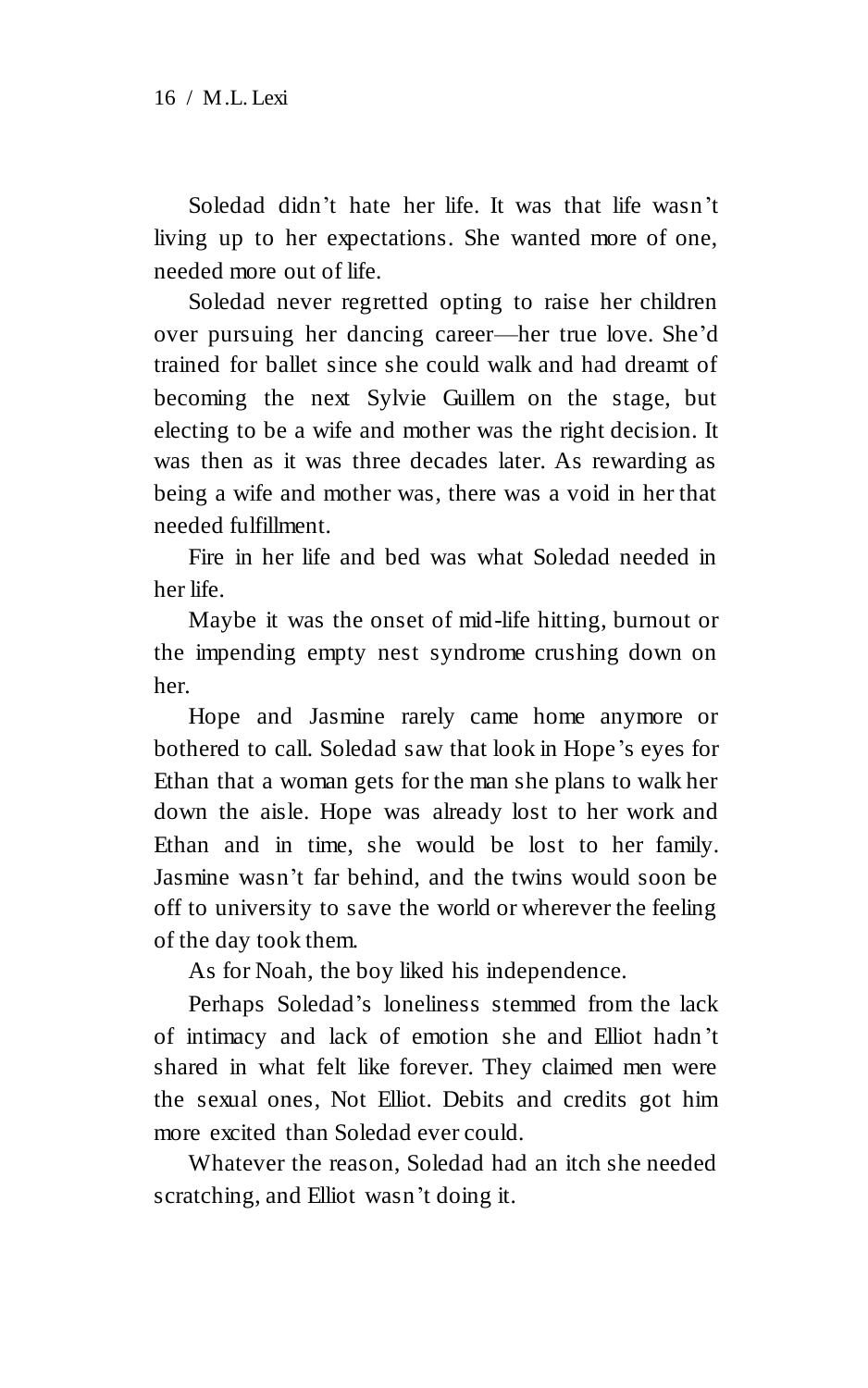She craved attention, a night of wild, uninhibited sex. Elliot was a loyal husband, but Soledad couldn't remember the last time she and Elliot had sex, let alone when the last time was that Elliot made her toes curl in bed. Elliot had never been a toe-curling type lover, but she'd enjoy the connection, the intimacy of touch. Soledad had long forgotten what it was to be kissed, held passionately, and told she was loved.

It had been too long since there had been whispered romanticisms between them. Those had gone by the wayside shortly after their marriage when Soledad and Elliot became comfortable. The goodbye kisses, the I love you, and passionate moments shared between hus band and wife had gone the way of the Dodo—extinct.

Soledad took part of the blame. She'd shrugged off passion as something no longer as important when Hope came along. A young nineteen, Soledad was overwhelmed by a baby, motherhood, and running a household. By the time Noah arrived, Soledad's concentration was on the children. So absorbed was Soledad with their nurturing she failed to grasp the magnitude of how she and Elliot were drifting into separate lives.

Wasn't that what happened to all couples? Soledad wondered. Marriage wasn't like what Soledad grew up watching on television. The foundation of the flawless Cleaver family was as farcical as the pearls around June's neck.

Her insecurity was playing a part in the downfall of her marriage. She wasn't the slim ballet dancer of her teens. She'd bore five children, and stretch marks and a saggy tummy were an unavoidable evil. She'd eaten a few too many carbs over the years, which showed in the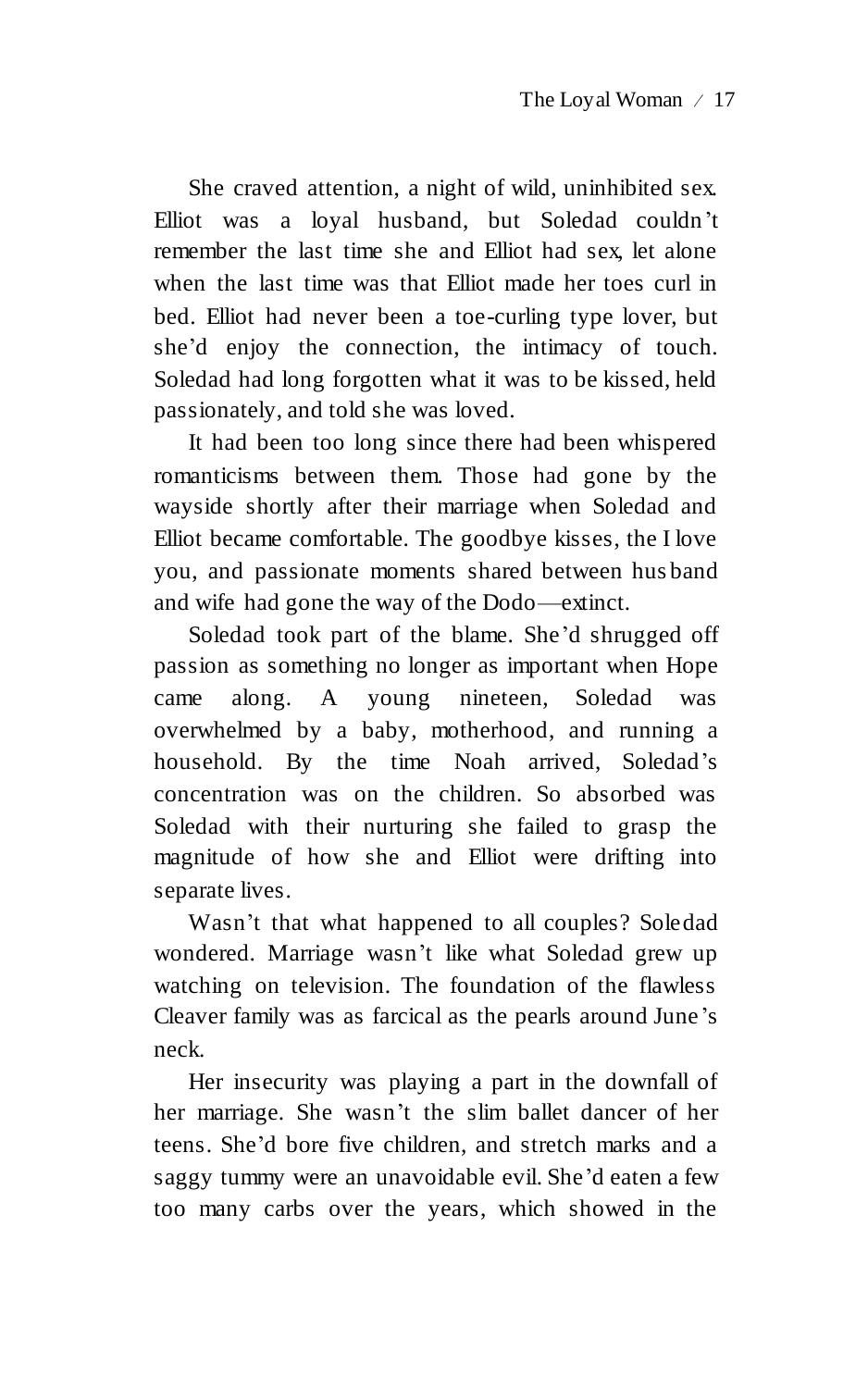twenty-five-pound weight gain. It didn't help that her morning runs had gone by the wayside after the children came. That didn't mean she was primed to be put out to pasture. She was a young fifty-year-old virile woman with a few years left.

If only Elliot could see that. A woman liked the music of lovemaking with the man she loved.

Wishing things were different, Soledad stepped into the shower and let the hot water rain down on the tears that began to fill her eyes. As hard as she tried to hold the tears back, they began to flow unchecked. Cried empty, Soledad stepped out of the shower and wrapped her wet body into a white towel.

Walking into her bedroom, Soledad's red-rimmed eyes curved into a soft smile when Buddy aimed loving eyes her way, and his tail crazily thumped on the bed when he saw her.

"If everyone were as doting as you, I wouldn't feel so blah." Soledad fell back on the bed next to Buddy, who cuddled with her, and stared at the ceiling. "I'll tell you a secret, Buddy. This empty feeling chokes me and makes my mind wander, and I'm afraid of what I may do."